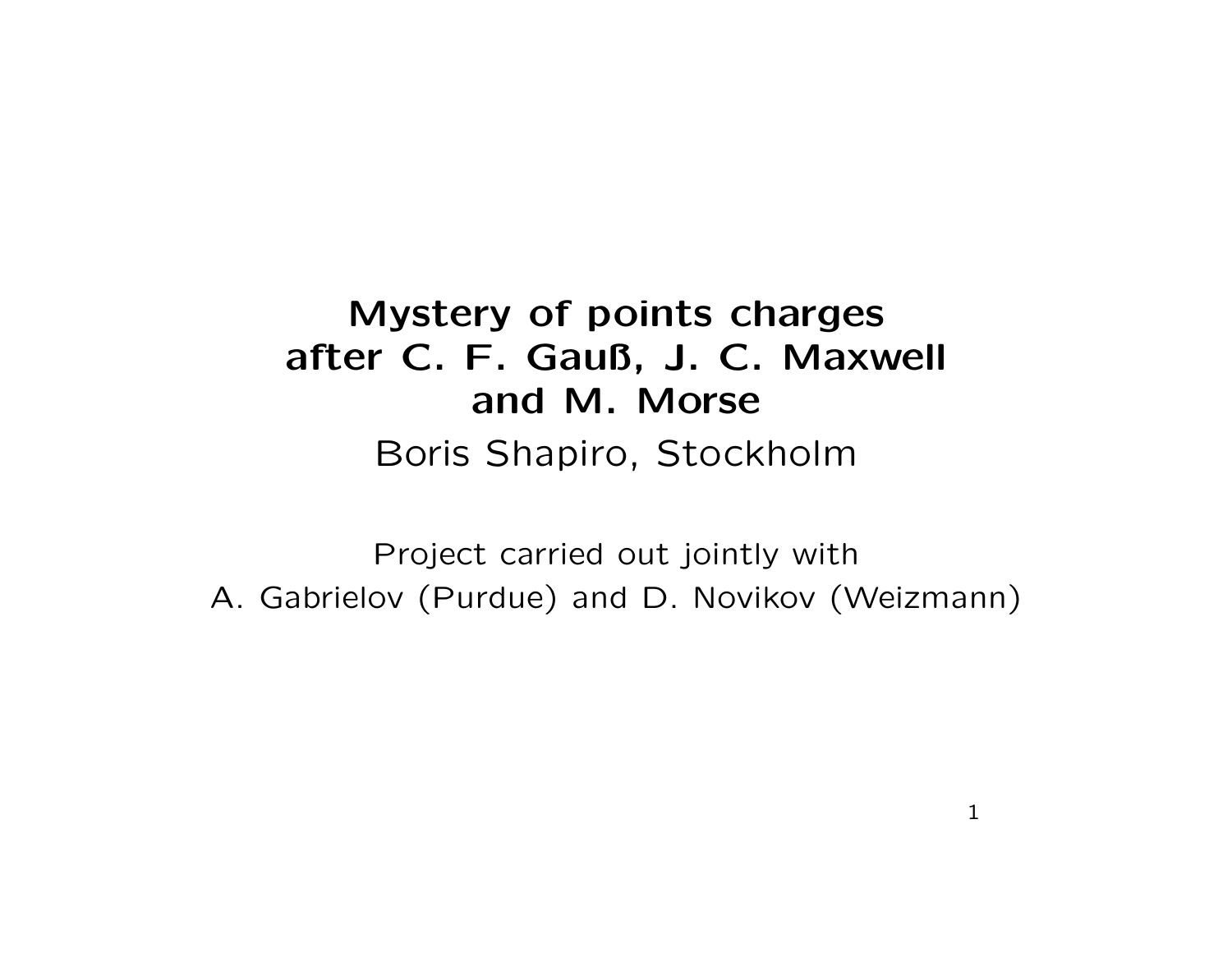## Main references

[Max] J. C. Maxwell, A Treatise on Electricity and Magnetism, **vol. 1**, Republication of the 3rd revised edition,<br>Denote Dubb Line 1954 Dover Publ. Inc., 1954.

[MC] M. Morse and S. Cairns, Critical Point Theory in Global Analysis and Differential Topology, Acad. Press, 1969.

[Ma] M. Marden, *Geometry of polynomials*, Publ.AMS, 1949.

[Ga] C. F. Gauß, Gesammelte Verk, b.7, s. 212., Göttingen.

[GNS] A. Gabrielov, D. Novikov, and B. Shapiro Mystery of point charges, Proc. London Math. Soc. (3) vol 95, issue <sup>2</sup> (2007) 443–472.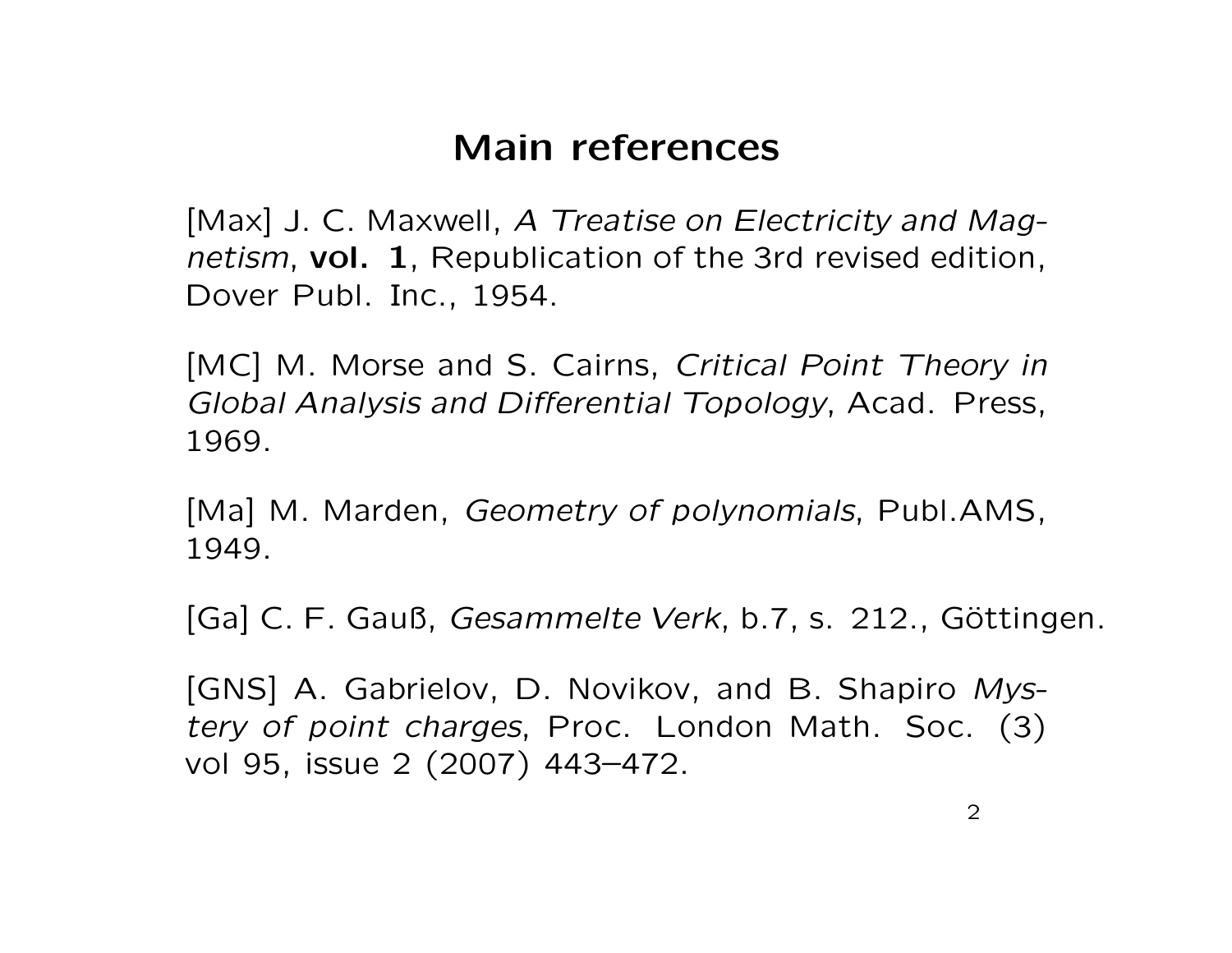Newton potential of a point charge  $\zeta$  located at a point  $\bar{x}^0 = (x_1^0)$  $\breve{1},\ldots, x_{\breve{r}}$ 0 $_n^{\mathsf{U}}) \in \mathbb{R}^n$  is given by

$$
V(\bar{x}) = V(x_1, \dots, x_n) = \begin{cases} \frac{\zeta}{r^{n-2}}, & \text{for } n \ge 3\\ \zeta \ln r, & \text{for } n = 2, \end{cases}
$$

where  $r$  is the distance between  $\bar{x}$  and  $\bar{x}^0$ .

The potential of <sup>a</sup> configuration of point charges is the sum of individual potentials. An equilibrium point of <sup>a</sup> configuration of point charges is <sup>a</sup> point where the gradient (i.e. the resulting electrostatic force) of its potential vanishes.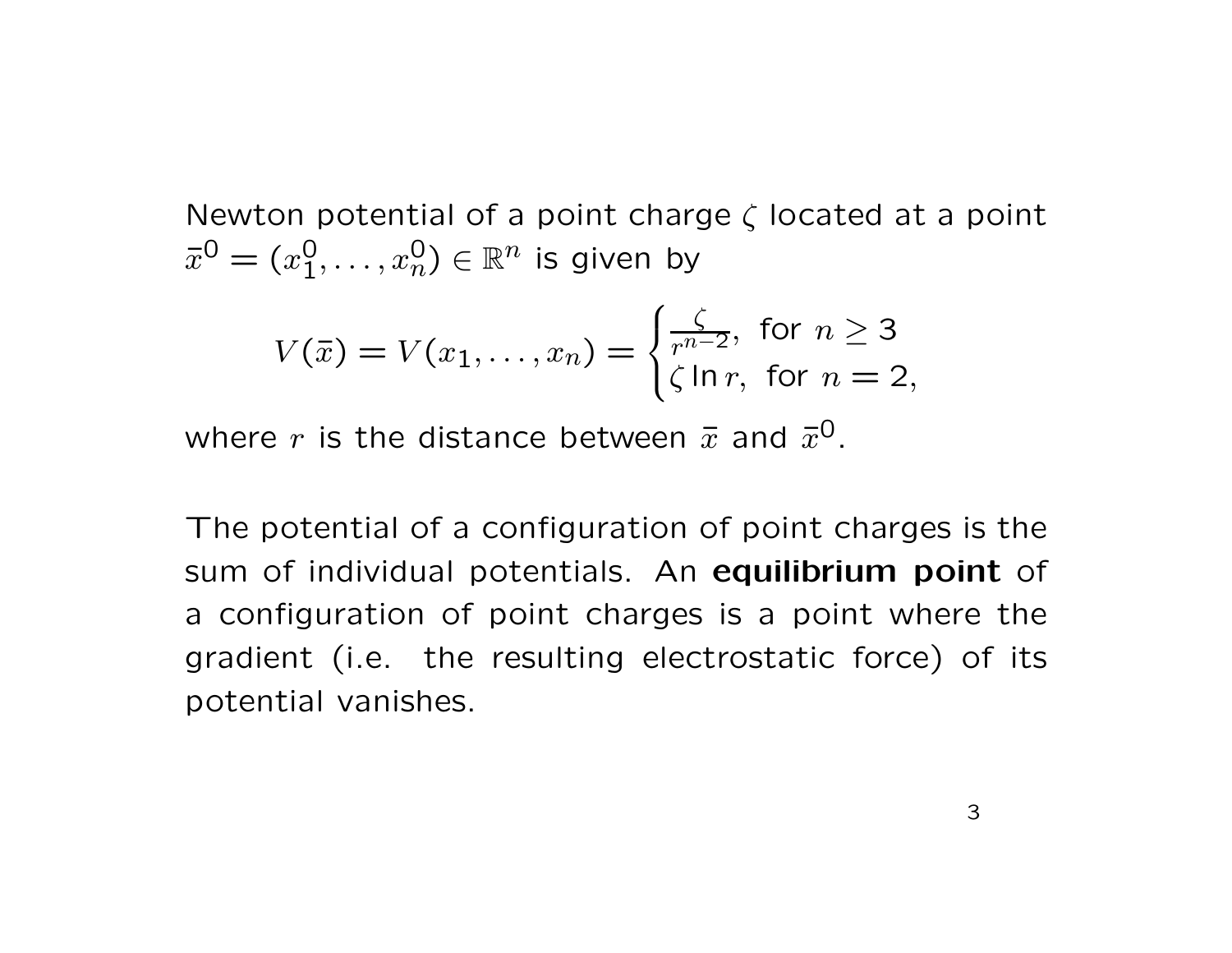# Problem

Given a configuration of  $l$  positive and negative point charges in  $\mathbb{R}^n$  estimate from **above** the maximal possi-<br>ble number of points of equilibrium of this configuration ble number of points of equilibrium of this configuration in terms of  $l$  and  $n$ .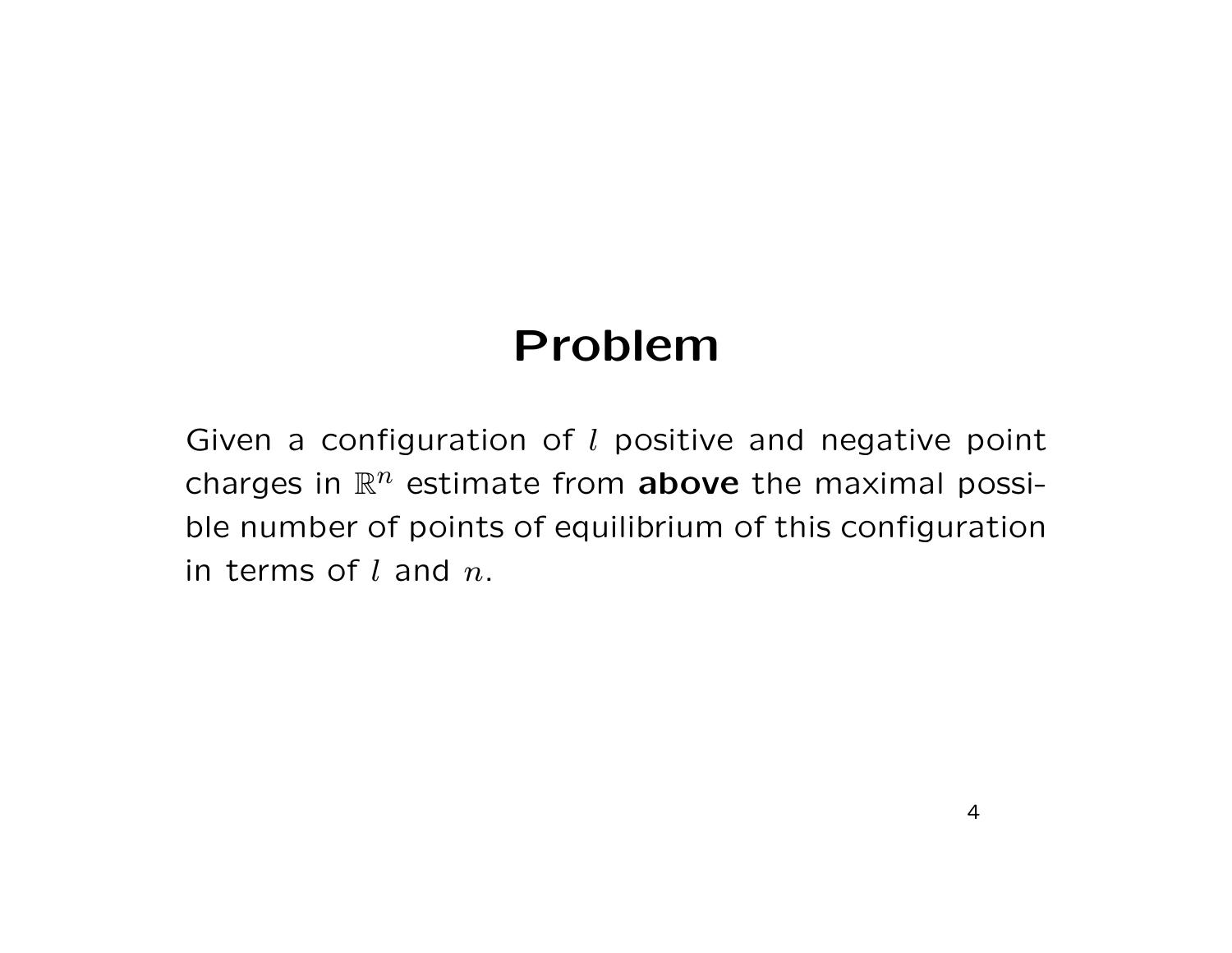2-dimensional case after C. F. Gauß

In  $\mathbb{R}^2$ origin equals  $\ln |r|$ . Therefore, the potential of a system  $\alpha^2 \simeq \mathbb{C}$  the potential of a unit point placed at the of  $l$  charges placed at  $z_1,\ldots,z_l$  with the values  $\zeta_1,\ldots,\zeta_l$ equals

$$
V(z) = \sum_{i=1}^{l} \zeta_i \ln |z - z_i| = \ln \left( \prod_{i=1}^{l} |z - z_i|^{\zeta_i} \right).
$$

Theorem, [Ga]. Points of equilibrium for the potential  $\Pi(z)$  coincide with the zeros of the rational function

$$
P(z) = \sum_{i=1}^{l} \frac{\zeta_i}{z - z_i}.
$$

 They are all saddlepoints and their total number is most  $l -1.$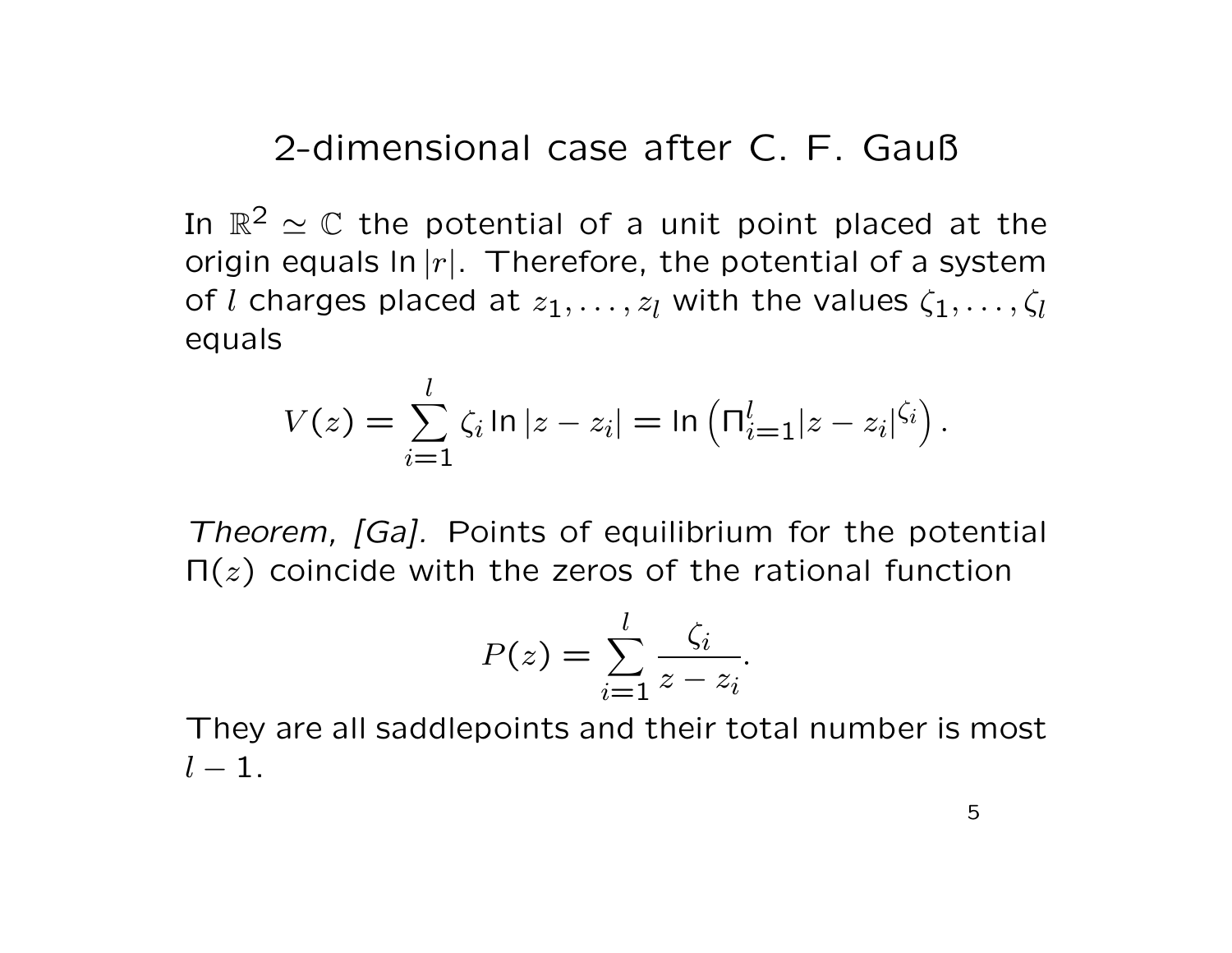### In dimensions <sup>3</sup> or larger

Consider a configuration of  $l = \mu + \nu$  fixed point charges in  $\mathbb{R}^n,\,\,n\geq 3$  consisting of  $\mu$  positive charges with the values  $\zeta_1,\ldots,\zeta_{\mu}$ , and  $\nu$  negative charges with the values  $\zeta_{\mu+1}, \ldots, \zeta_l$ . They create an electrostatic field whose potential equals

$$
V(\bar{x}) = \frac{\zeta_1}{r_1^{n-2}} + \dots + \frac{\zeta_l}{r_l^{n-2}},\tag{1}
$$

where  $r_i$  is the distance between the *i*-th charge and the point  $\bar{x} = (x_1, \ldots, x_n) \in \mathbb{R}^n$  which we assume different from the locations of the charges. Below we consider the problem of finding effective upper bounds on the number of critical points of  $V(\bar x)$ , i.e. the number of points of equilibrium of the electrostatic force.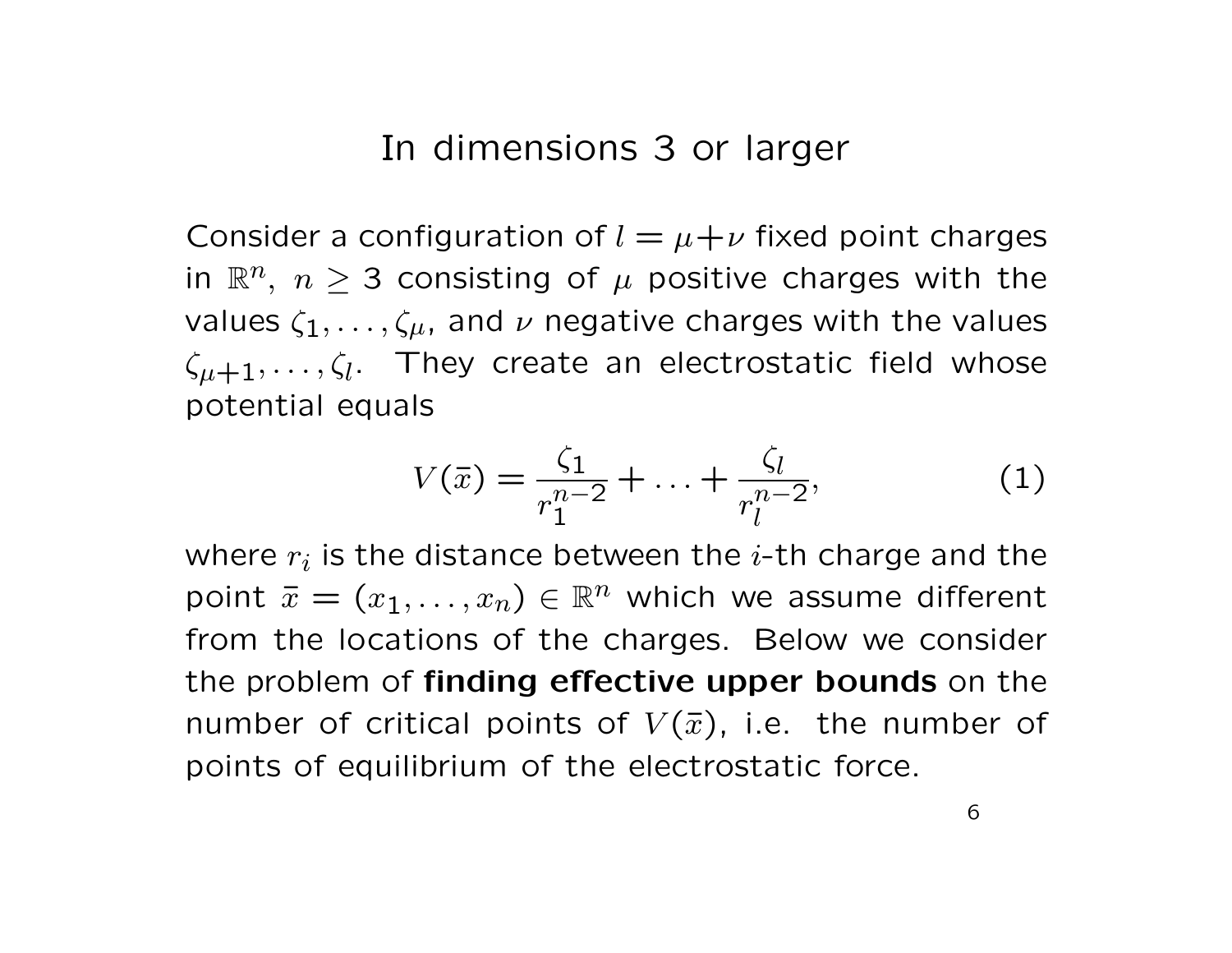In what follows we mostly assume that considered configurations of charges have only nondegenerate critical points. This guarantees that the number of critical points is finite. Such configurations of charges and potentials will be called nondegenerate. Surprisingly little is known about this whole topic and the references are very scarce.

In the case of  $\mathbb{R}^3$  one of the few known results obtained by direct application of Morse theory to  $V(\bar x)$  is as follows, see [MC], Theorem 32.1.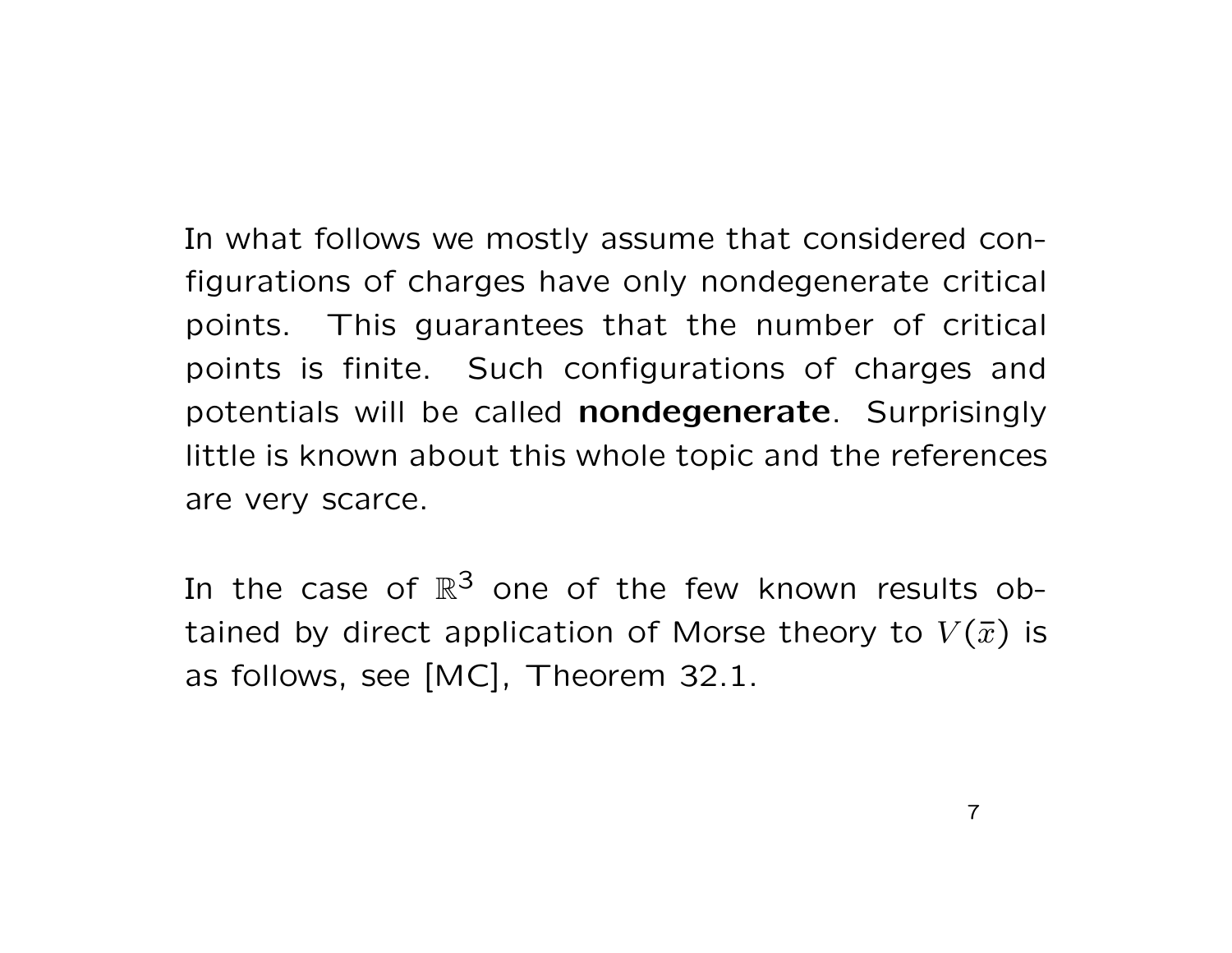Theorem. Assume that the total charge  $\sum_{i=1}^{l} \zeta_{j}$  in (1) is negative (resp. positive). Let  $m_1$  be the number of the critical points of index 1 of V, and  $m_2$  be the number of the critical points of index 2 of  $V$ . Then  $m_{2}\,\geq\,\mu$  (resp.  $m_{2}\,\geq\,\mu\,-\,1)$  and  $m_{1}\,\geq\,\nu\,-\,1$  (resp.  $m_1 \geq \nu$ ). Additionally,  $m_1 - m_2 = \nu - \mu - 1$ .

Note that the potential  $V(\bar{x})$  has no (local) maxima or minima due to its harmonicity.

Remark. The remaining (more difficult) case  $\sum_{i=1}^{\mu} \zeta_i +$  $\sum_{j=\mu+1}^l \zeta_j = 0$  was treated by Kiang.

Remark. The above theorem has a generalization to any  $\mathbb{R}^n, \;\; n\geq 3$  with  $m_1$  being the number of the critical points of index 1 and  $m_2$  being the number of the  $m_1$ critical points of index  $n-1$ .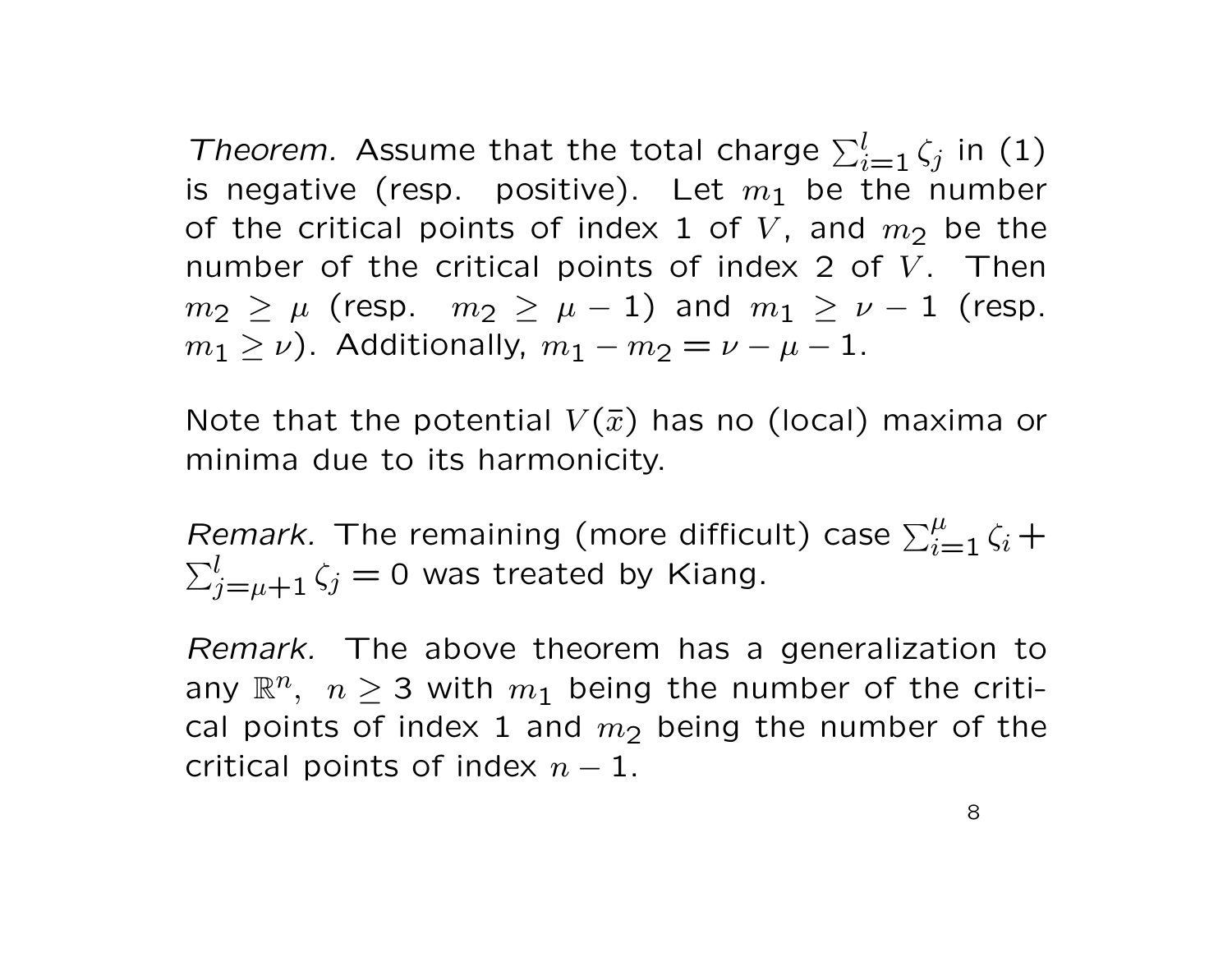Definition. Configurations of charges with all nondegenerate critical points and  $m_1 + m_2 = \mu + \nu - 1$  are<br>called reinimal ass  $[MG]$  in 200 called **minimal**, see [MC], p. 292.

Remark. Minimal configurations occur if one, for example, places all charges of the same sign on <sup>a</sup> straight line. On the other hand, it is easy to construct generic nonminimal configurations of charges, see [MC].

Remark. The major difficulty of this problem is that the **lower bound** on the number of critical points of  $V_n$  given by Morse theory is known to be non-exact. Therefore, since we are interested in an effective upper bound, the Morse theory arguments do not provide an answer.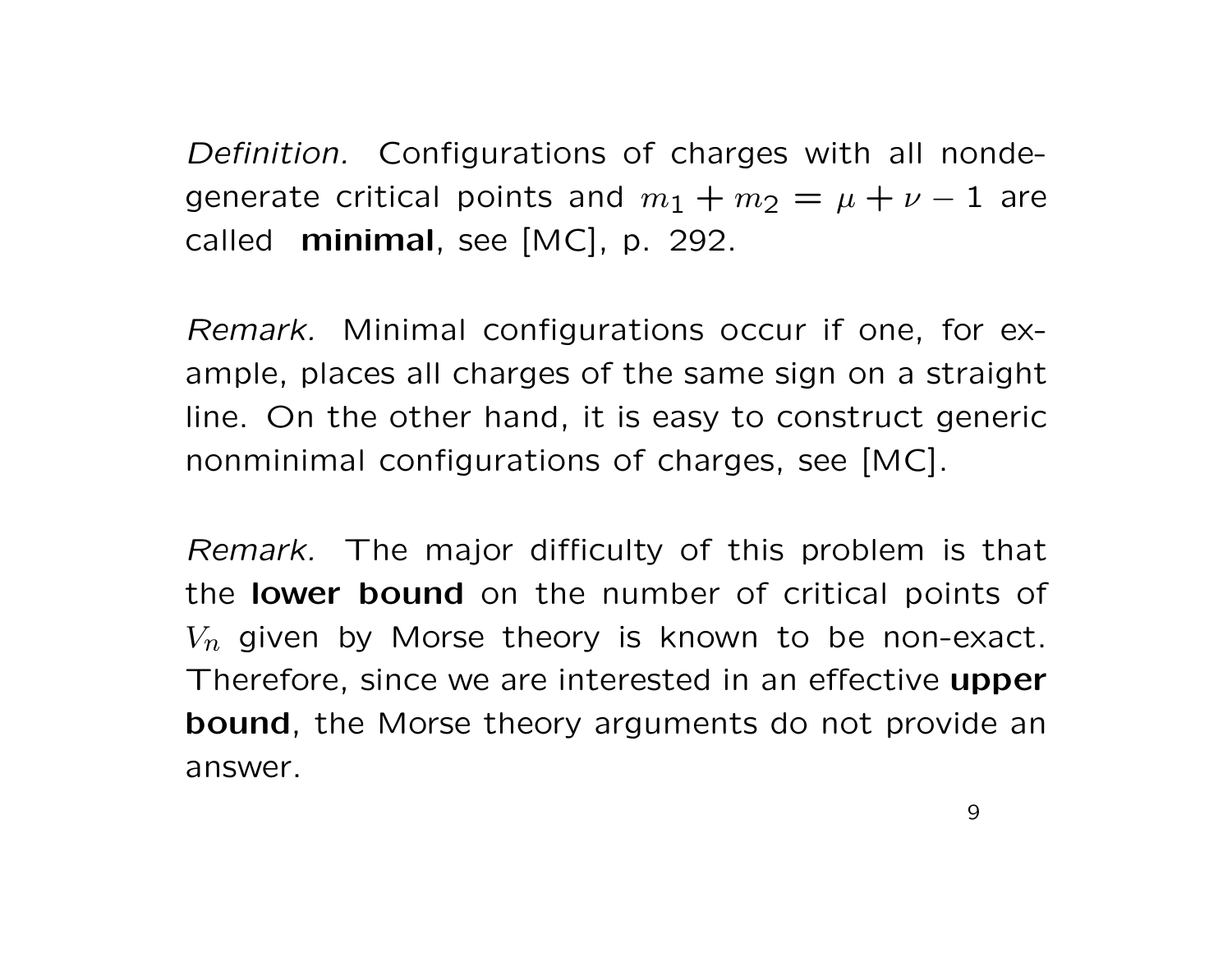The question about the maximum (if it exists) of the number of points of equilibrium of <sup>a</sup> nondegenerate configuration of charges in  $\mathbb{R}^3$  was posed in [MC], p. 293. In fact, J. C. Maxwell in [Max], section <sup>113</sup> made an explicit claim answering exactly this question.

Conjecture, [Max]. The total number of points of equilibrium (all assumed nondegenerate) of any configuration with  $l$  charges in  $\mathbb{R}^3$  never exceeds  $(l-1)^2$ .

Remark. In particular, there are at most 4 points of equilibrium for any configuration of <sup>3</sup> point charges according to Maxwell, see Figure 1.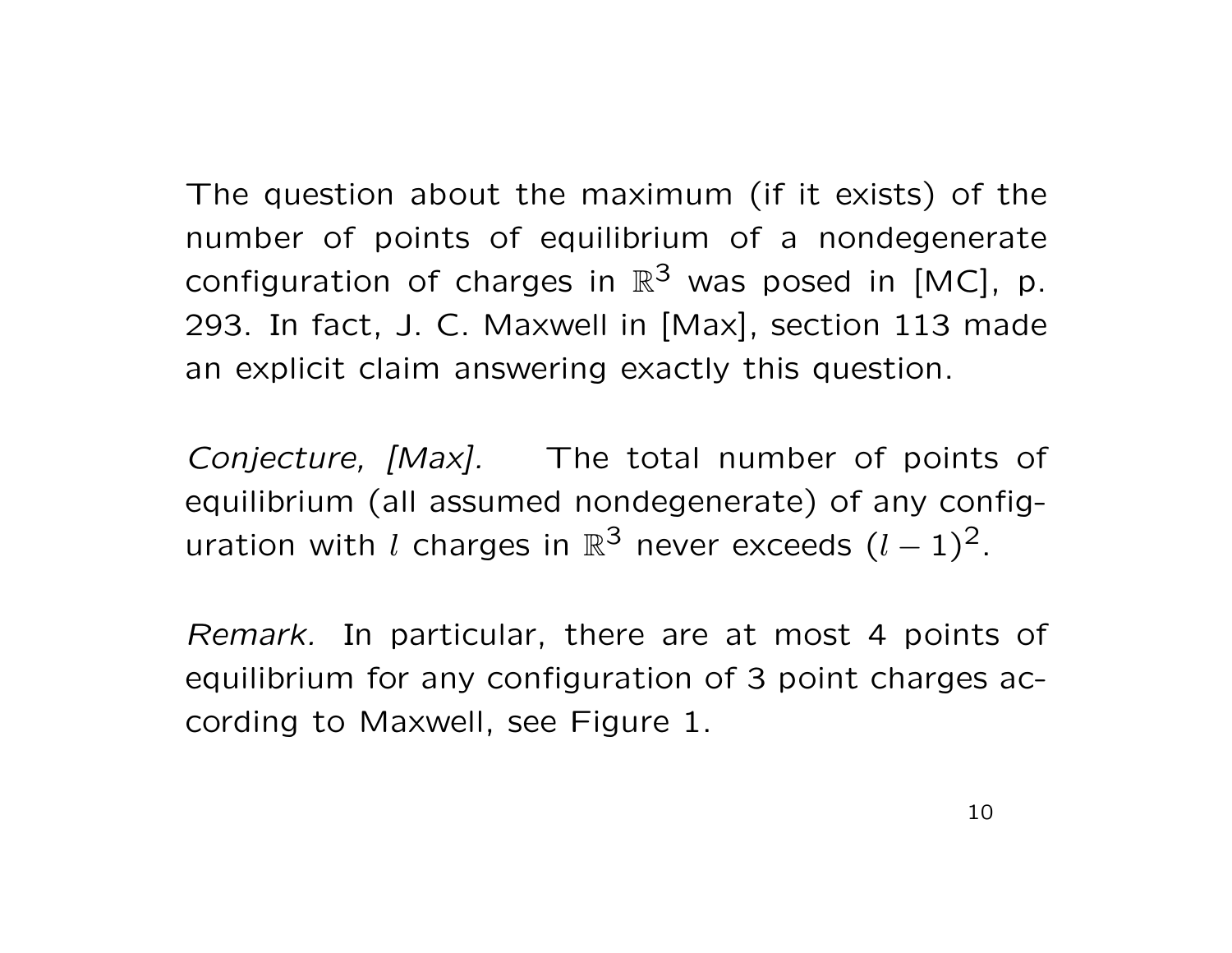

### Configurations with two and with four critical points.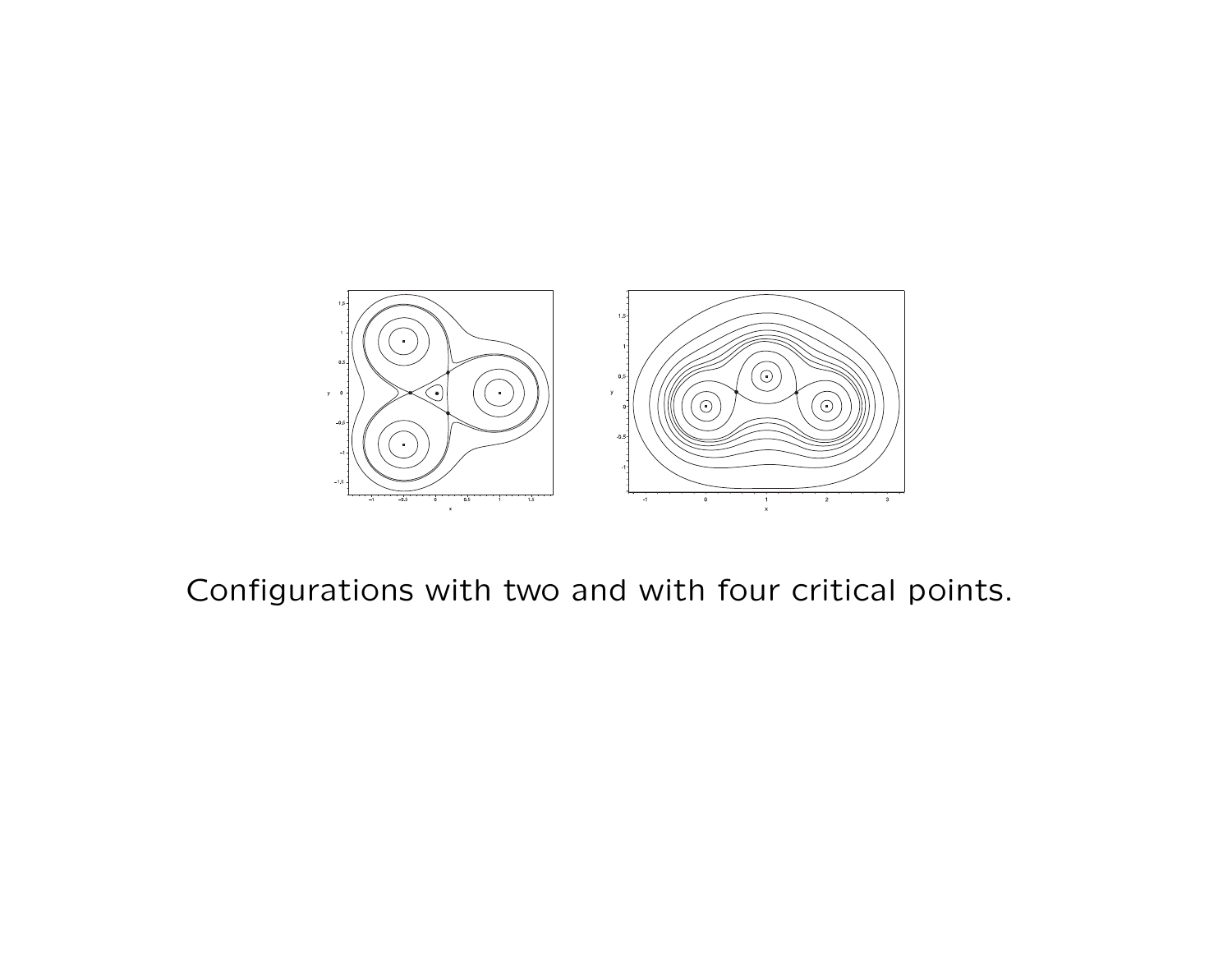Before formulating our results and conjectures let us first generalize the set-up. In the notation of Theorem <sup>1</sup> consider the family of potentials depending on <sup>a</sup> parameter  $\alpha\geq 0$  and given by

$$
V_{\alpha}(\bar{x}) = \frac{\zeta_1}{\rho_1^{\alpha}} + \ldots + \frac{\zeta_l}{\rho_l^{\alpha}},\tag{2}
$$

where  $\rho_i=r_i^2$  $i \overline{i}_i, i = 1, \ldots, l.$  (The choice of  $\rho_i$ 's instead of  $r_i$ 's is motivated by convenience of algebraic manipulations.)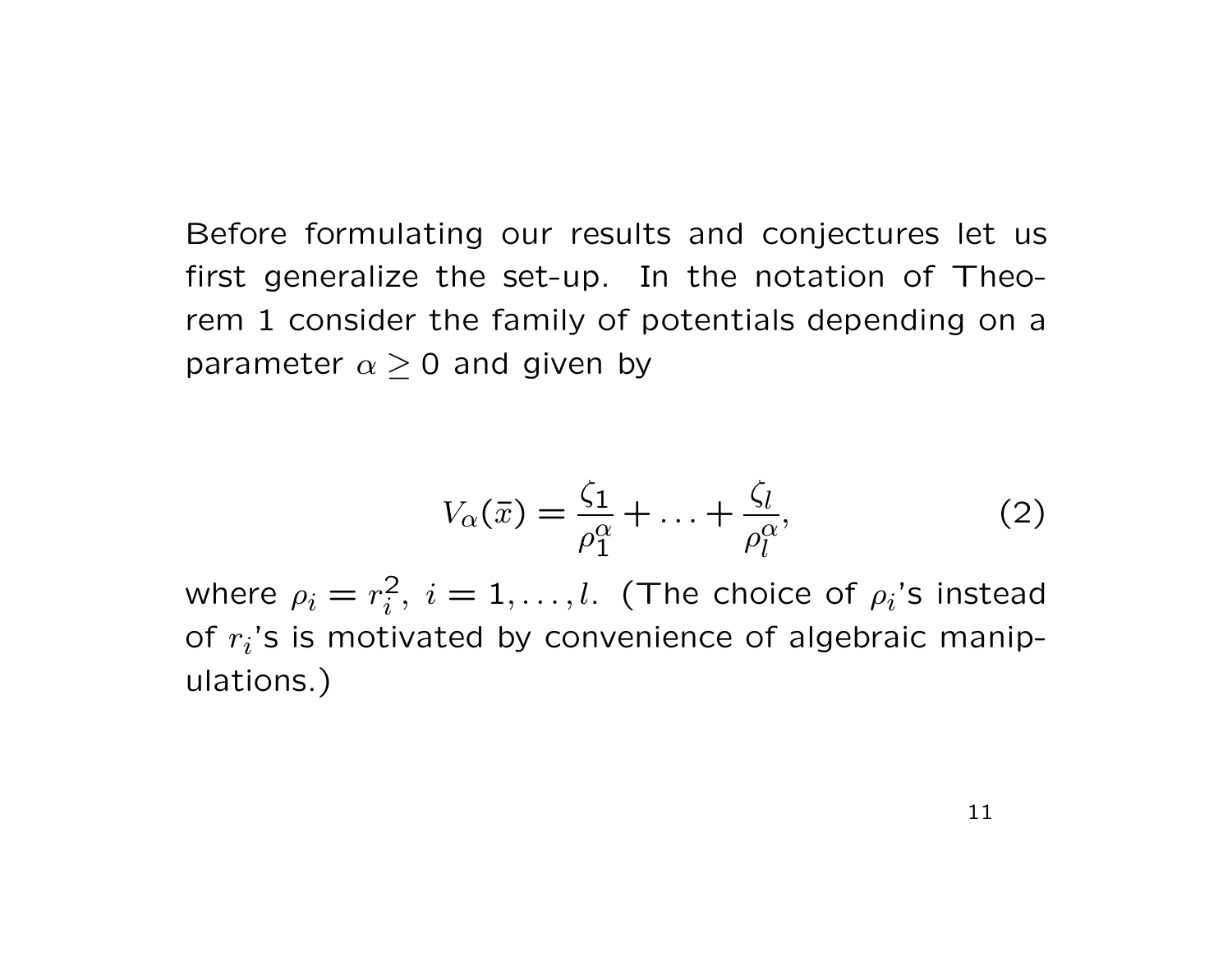*Notation.* Denote by  $N_l(n,\alpha)$  the maximal number of the critical points of the potential (2) where the maximum is taken over all nondegenerate configurations with  $l$  variable point charges, i.e. over all possible values and locations of  $l$  point charges forming a nondegenerate configuration.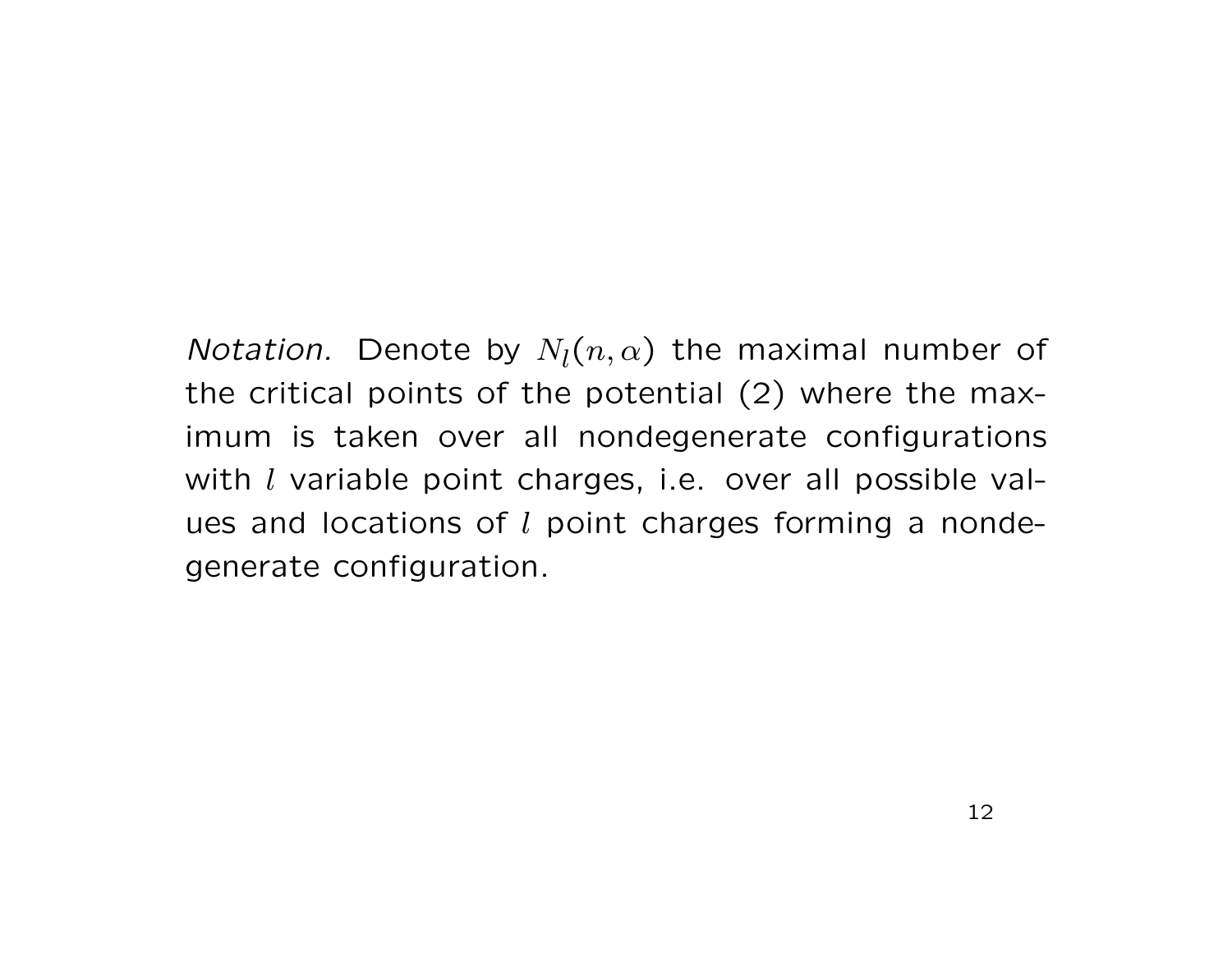Theorem. a) For any  $\alpha \geq 0$  and any positive integer  $n$ one has

$$
N_l(n,\alpha) \le 4^{l^2} (3l)^{2l}.
$$
 (3)

b) For  $l = 3$  one has a significantly improved upper bound

$$
N_3(n,\alpha)\leq 12.
$$

Remark. Note that the right-hand side of the formula (3) gives even for  $l = 3$  the horrible upper bound 139, <sup>314</sup>, <sup>069</sup>, 504. On the other hand, computer experiments suggest that Maxwell was right and that for any three charges there are at most <sup>4</sup> (and not 12) critical points of the potential (2), see Figure 1.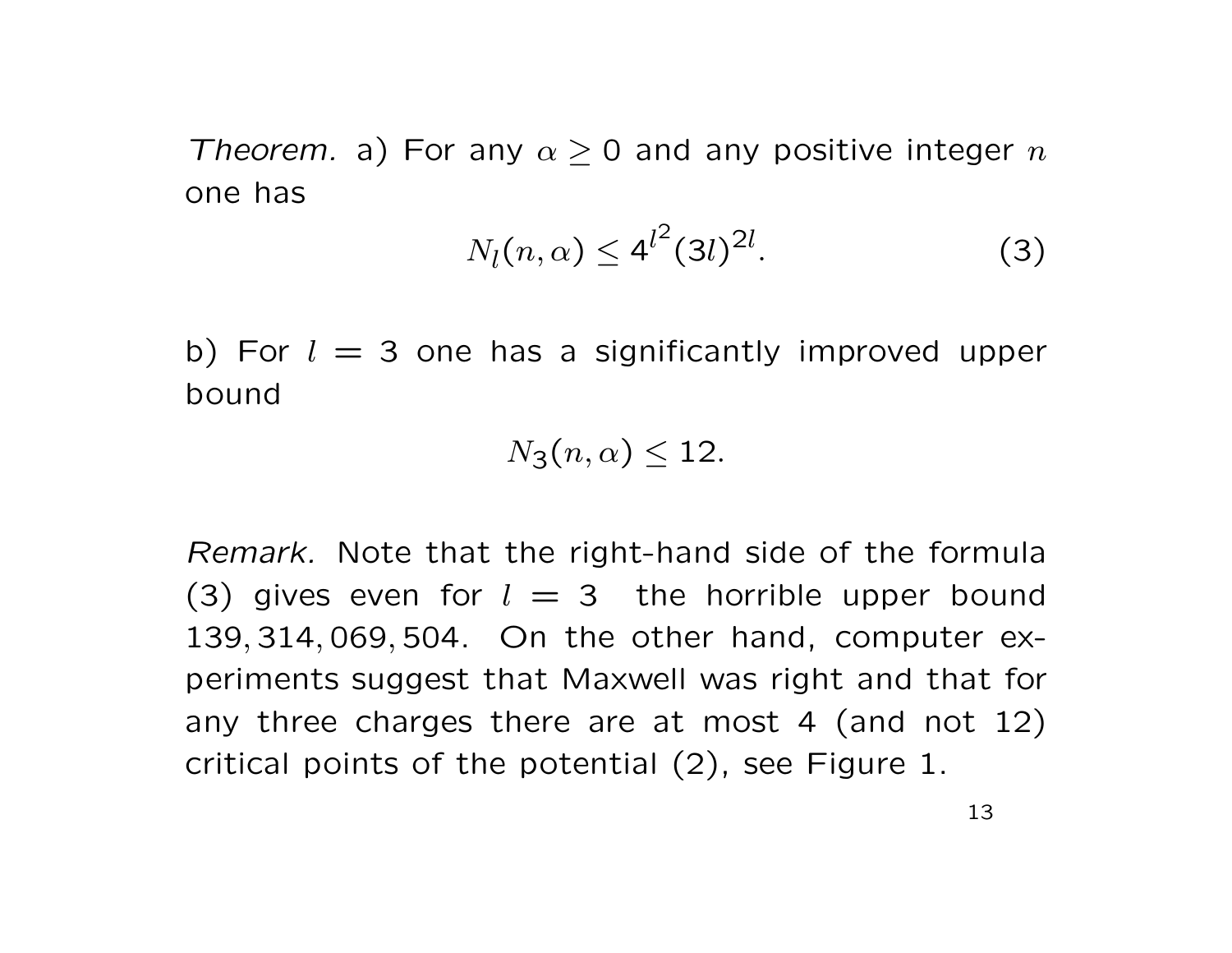The latter Theorem is obtained by <sup>a</sup> straightforward application of the following important result in the socalled fewnomial theory due to A.Khovanskii.

Consider a system of  $m$  quasipolynomial equations

$$
P_1(\bar{u},\bar{w}(\bar{u}))=\ldots=P_m(\bar{u},\bar{w}(\bar{u}))=0,
$$

where  $\bar{u} = (u_1, \ldots, u_m), \ \bar{w} = (w_1, \ldots, w_k)$  and each  $P_i(\bar{u},\bar{w})$  is a real polynomial of degree  $d_i$  in  $m+k$  variables  $(\bar{u},\bar{w})$ . Additionally,

$$
w_j = e^{a_{j,1}u_1 + \ldots + a_{j,m}u_m}, \ a_{j,i} \in \mathbb{R}, \quad j = 1, \ldots, k.
$$

Theorem. In the above notation the number of real isolated solutions of this system does not exceed

$$
d_1\cdots d_m(d_1+\cdots+d_m+1)^k 2^{k(k-1)/2}
$$

.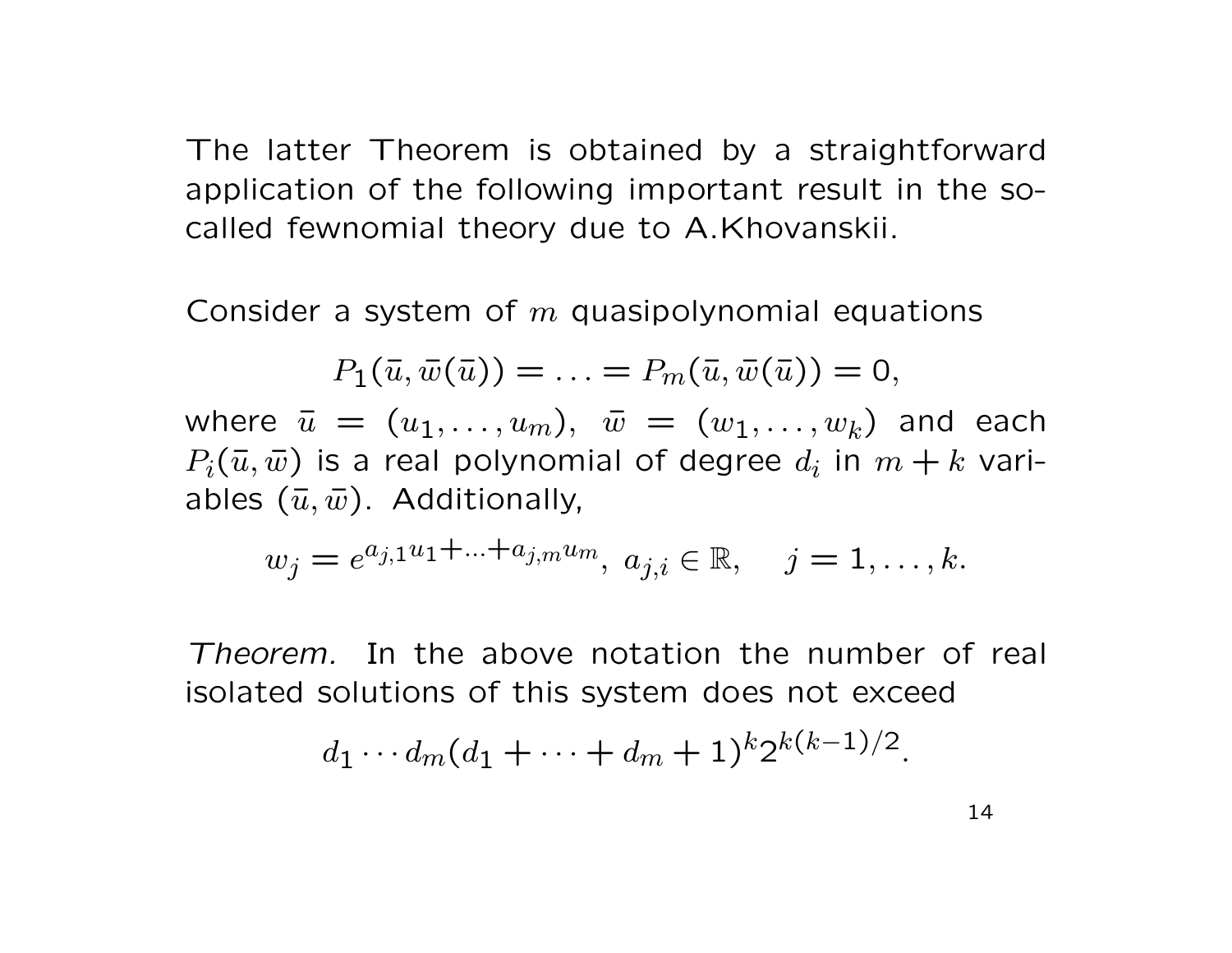Voronoi diagrams and the main conjecture.

Theorem below determines the number of critical points of the function  $V_\alpha$  for large  $\alpha$  in terms of the combinatorial properties of the configuration of the charges. To describe it we need to introduce several notions.

Notation. By a (classical) Voronoi diagram of a<br>configuration of pairwise distinct points (called sites) configuration of pairwise distinct points (called sites) in the Euclidean space  $\mathbb{R}^n$  we understand the partition of  $\mathbb{R}^n$  into convex cells according to the distance to the nearest site.

A **Voronoi cell** S of the Voronoi diagram consists of all points having exactly the same set of nearest sites.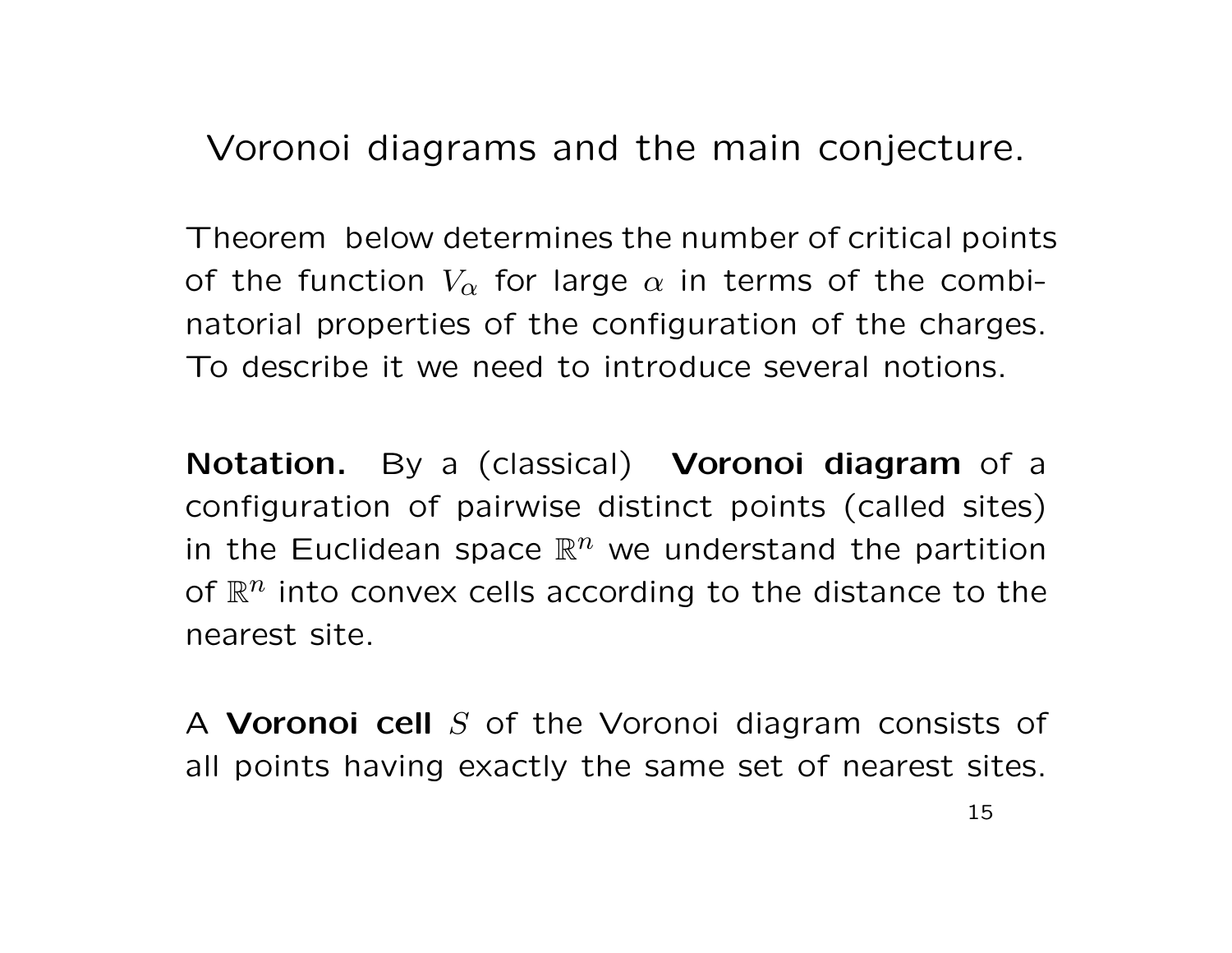## The set of all nearest sites of a given Voronoi cell  $S$ is denoted by  $\mathcal{NS}(S)$ . One can see that each Voronoi cell is <sup>a</sup> interior of <sup>a</sup> convex polyhedron, probably of positive codimension. This is <sup>a</sup> slight generalization of traditional terminology, which considers the Voronoi cells of the highest dimension only. <sup>A</sup> Voronoi cell of

the Voronoi diagram of <sup>a</sup> configuration of sites is called **effective** if it intersects the convex hull of  $\mathcal{NS}(S)$ .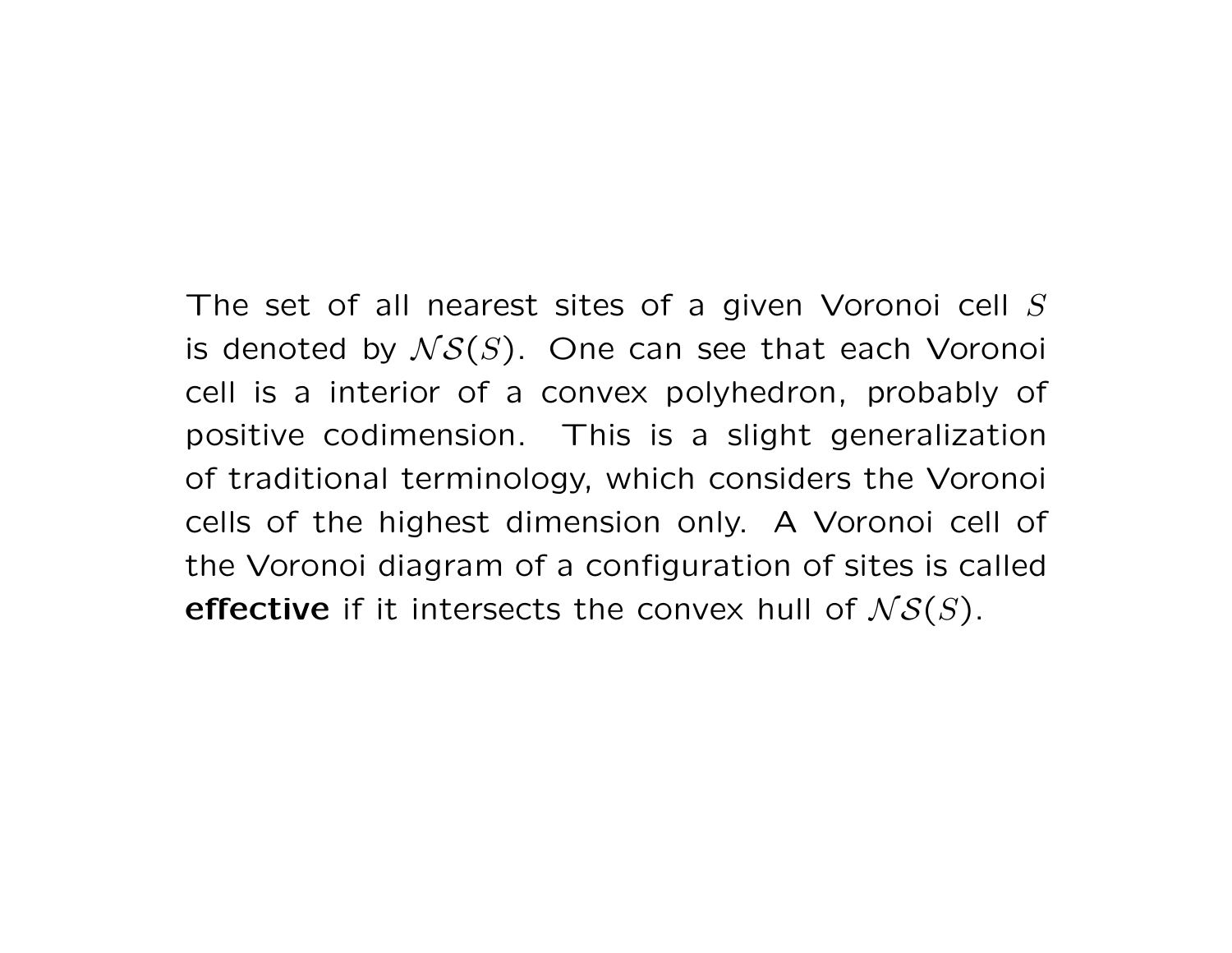Example. Voronoi diagram of three non-collinear points  $A, B, C$  on the plane consists of seven Voronoi cells:



- 1. three two-dimensional cells  $S_A, S_B, S_C$  with  $\mathcal{NS}(S)$ <br>consisting of one point consisting of one point,
- 2. three one-dimensional cells  $S_{AB}, S_{AC}, S_{BC}$  with  $NS(S)$ <br>consisting of two points. Ear example,  $S$  is a part consisting of two points. For example,  $S_{AB}$  is a part<br>of a perpendicular bisector of the seqment [4, P] of a perpendicular bisector of the segment  $[A, B]$ .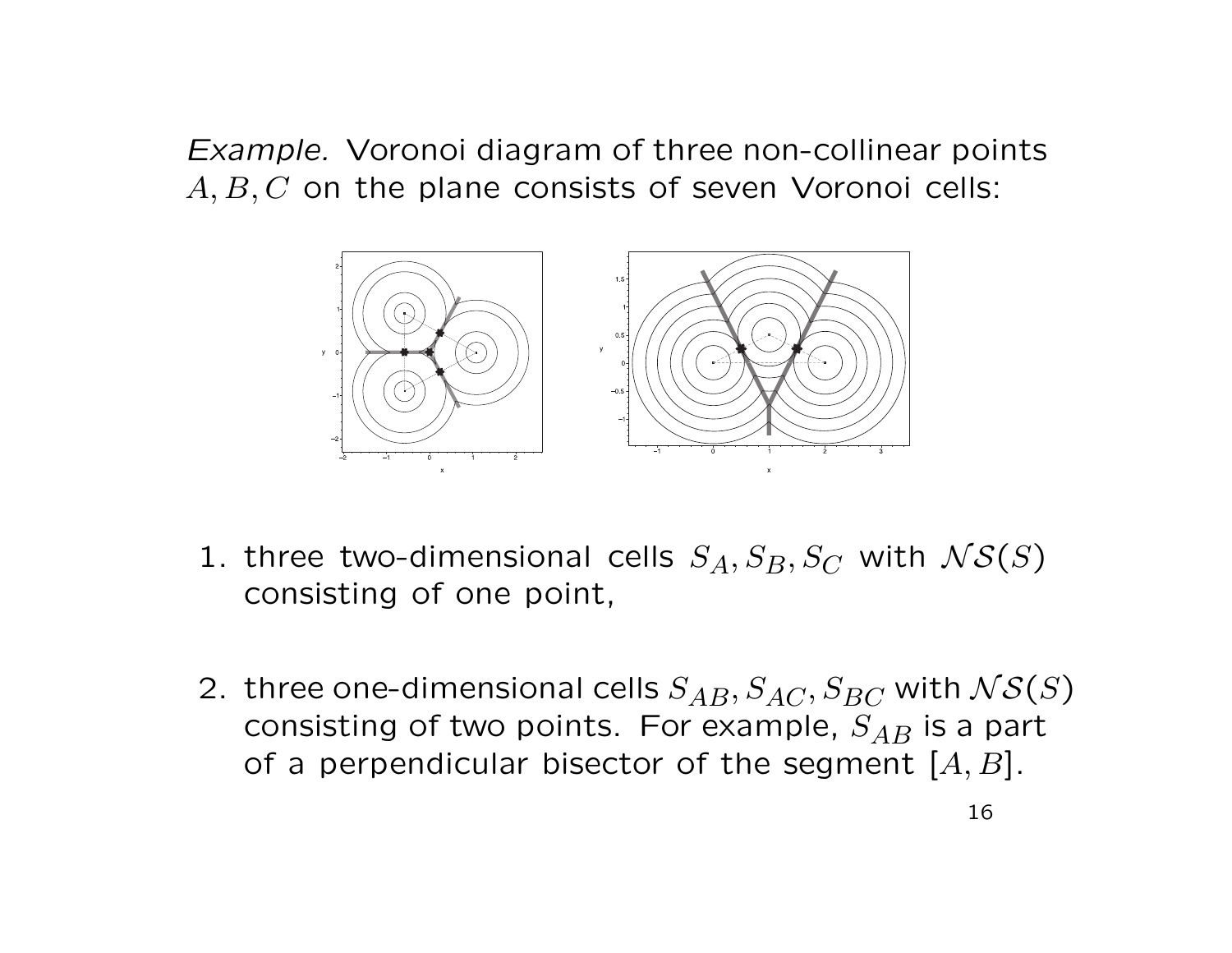3. one zero-dimensional cell  $S_{ABC}$  with  $\mathcal{NS}(S)$  consisting of all three points. This is <sup>a</sup> point equidistant from all three points.

There are two types of generic configurations. First type is of an acute triangle  $\Delta ABC$  and then all Voronoi cells are effective. Second type is of an obtuse triangle  $\Delta ABC$ , and then (for the obtuse angle  $A$ ) the Voronoi cells  $S_{BC}$  and  $S_{ABC}$  are not effective.

The case of the right triangle  $\Delta ABC$  is non-generic: the cell  $S_{ABC}$ , though effective, lies on the boundary of the triangle.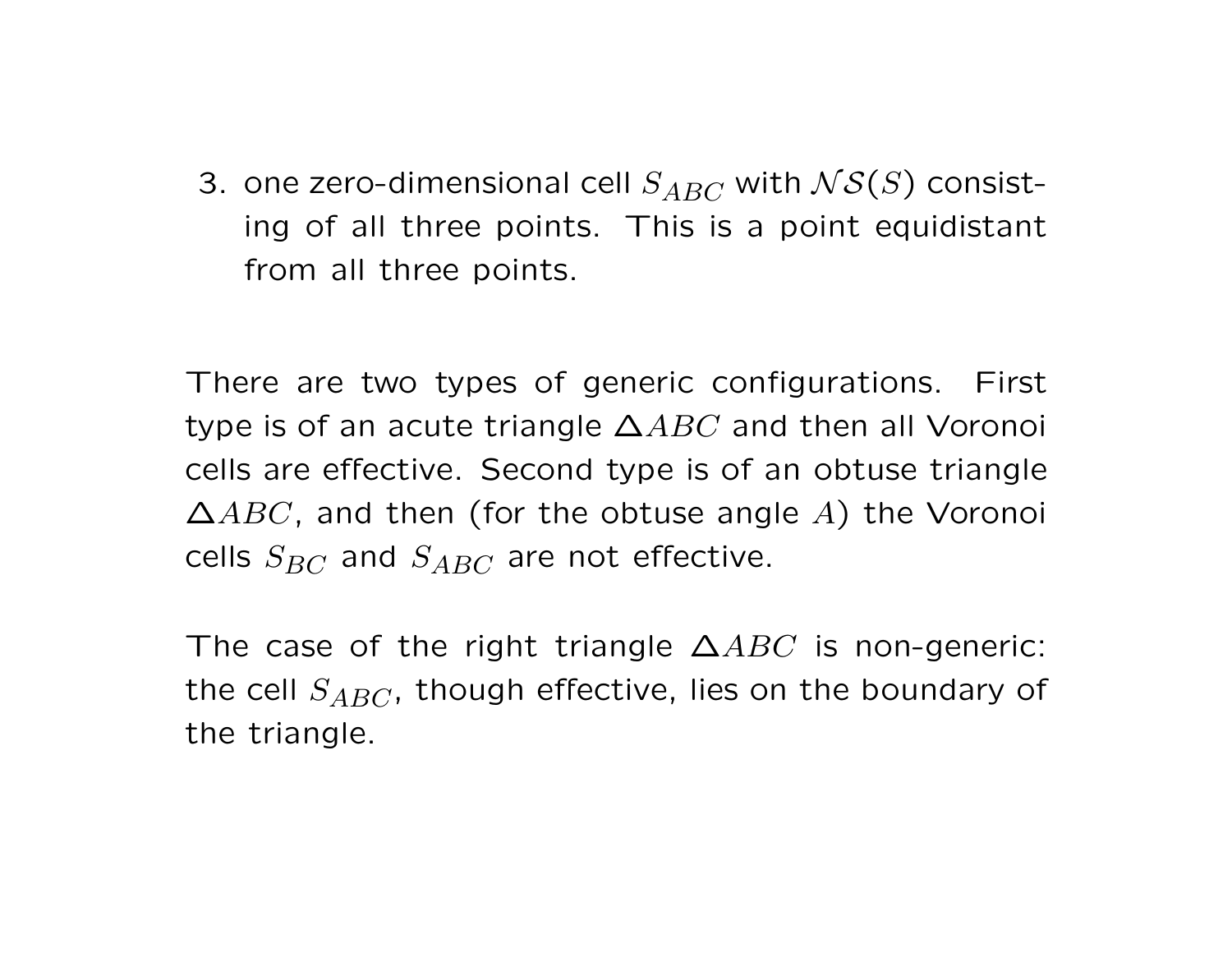If we have an additional affine subspace  $L\subset \mathbb{R}^n$  we call <sup>a</sup> Voronoi cell S of the Voronoi diagram of <sup>a</sup> configuration of charges in  $\mathbb{R}^n$  effective with respect to  $L$  if  $S$ intersects the convex hull of the orthogonal projection of  $\mathcal{N}\mathcal{S}(S)$  onto  $L.$ 

<sup>A</sup> configuration of points is called generic if any Voronoi cell  $S$  of its Voronoi diagram of any codimension  $k$  has exactly  $k+1$  nearest cites and does not intersect the boundary of the convex hull of  $\mathcal{NS}(S).$ 

A subspace *L* intersects a Voronoi diagram **generically**<br>if it intersects all its Veronoi cells transversally, any if it intersects all its Voronoi cells transversally, any Voronoi cell  $S$  of codimension  $k$  intersecting  $L$  has exactly  $k+1$  nearest sites, and  $S$  does not intersect the boundary of the convex hull of the orthogonal projection of  $\mathcal{NS}(S)$  onto  $L.$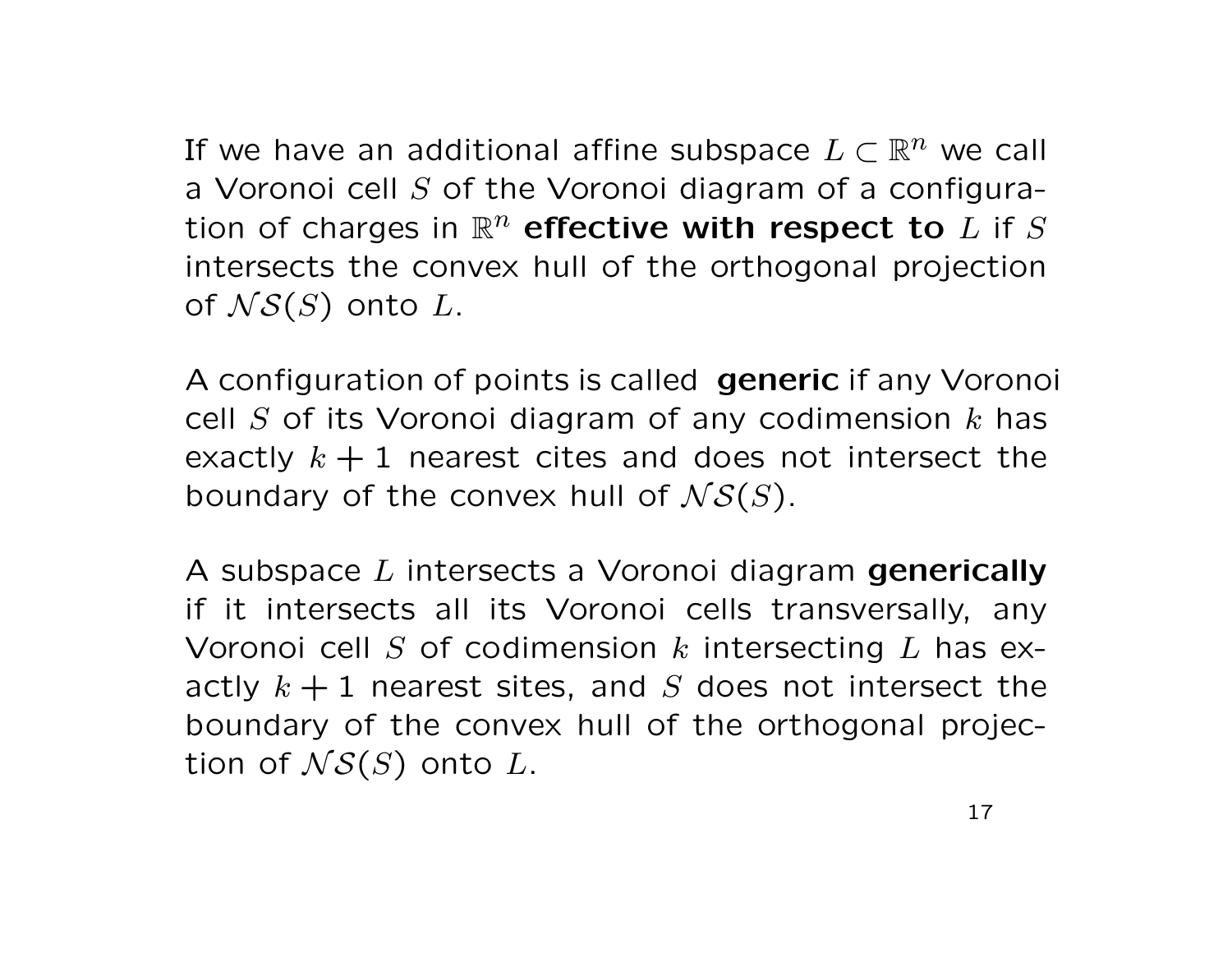The combinatorial complexity (resp. effective combinatorial complexity) of a given configuration of points is the total number of cells (resp. effective cells) of all dimensions in its Voronoi diagram.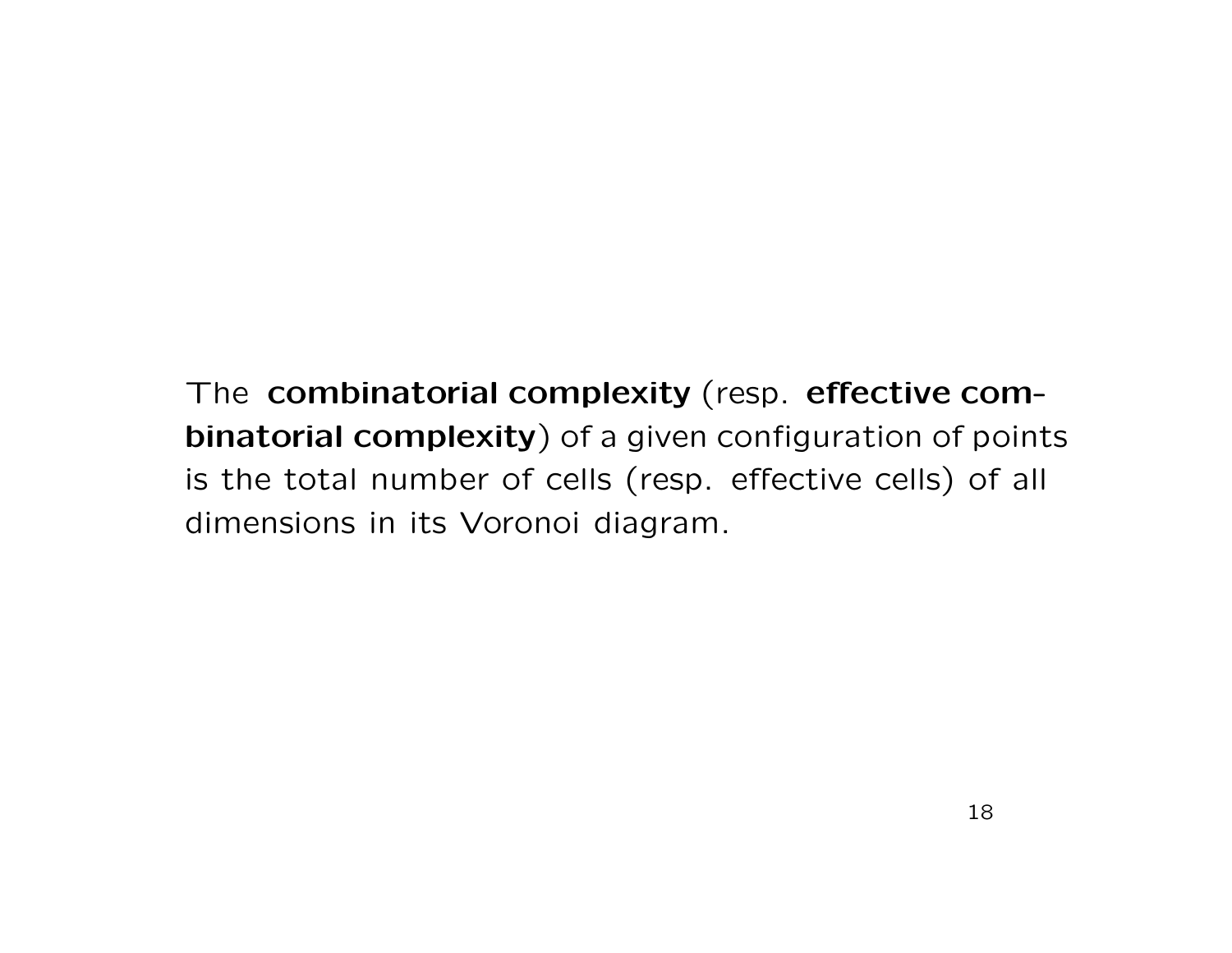#### Theorem.

- a) For any generic configuration of point charges of the same sign there exists  $\alpha_0 > 0$  such that for any  $\alpha \geq \alpha_0$  the critical points of the potential  $V_\alpha(\bar{x})$  are in one-to-one correspondence with effective cells of positive codimension in the Voronoi diagram of the considered configuration. The Morse index of each critical point coincides with the dimension of the corresponding Voronoi cell.
- b) Suppose that an affine subspace  $L$  intersects generically the Voronoi diagram of <sup>a</sup> given configuration of point charges of the same sign.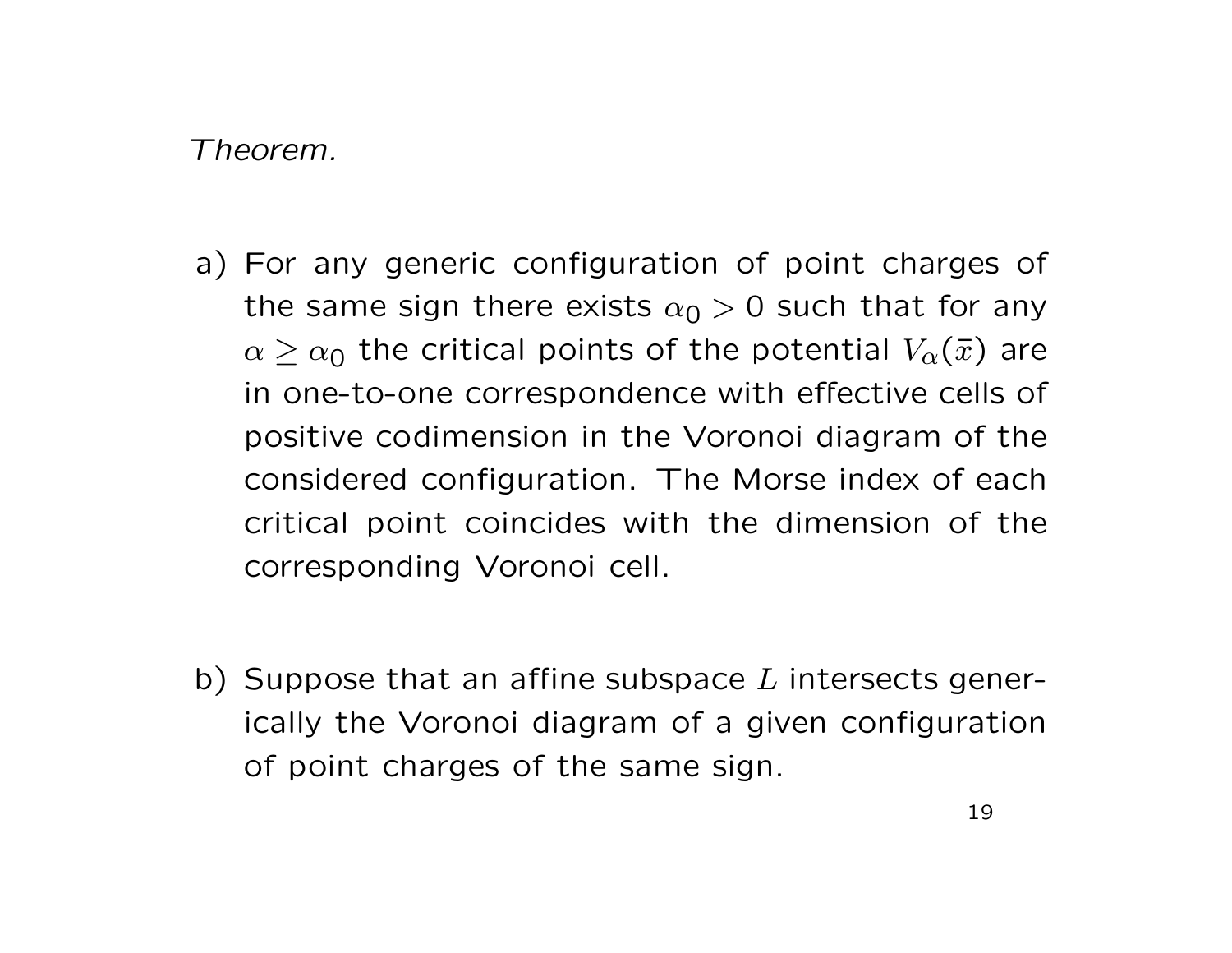Then there exists  $\alpha_0 > 0$  (depending on the configuration and  $L$ ) such that for any  $\alpha \geq \alpha_0$  the critical points of the restriction of the potential  $V_\alpha(\bar{x})$ to  $L$  are in one-to-one correspondence with effective w.r.t.  $L$  cells of positive codimension in the Voronoi diagram of the considered configuration. The Morse index of each critical point coincides with the dimension of the intersection of the corresponding Voronoi cell with <sup>L</sup>.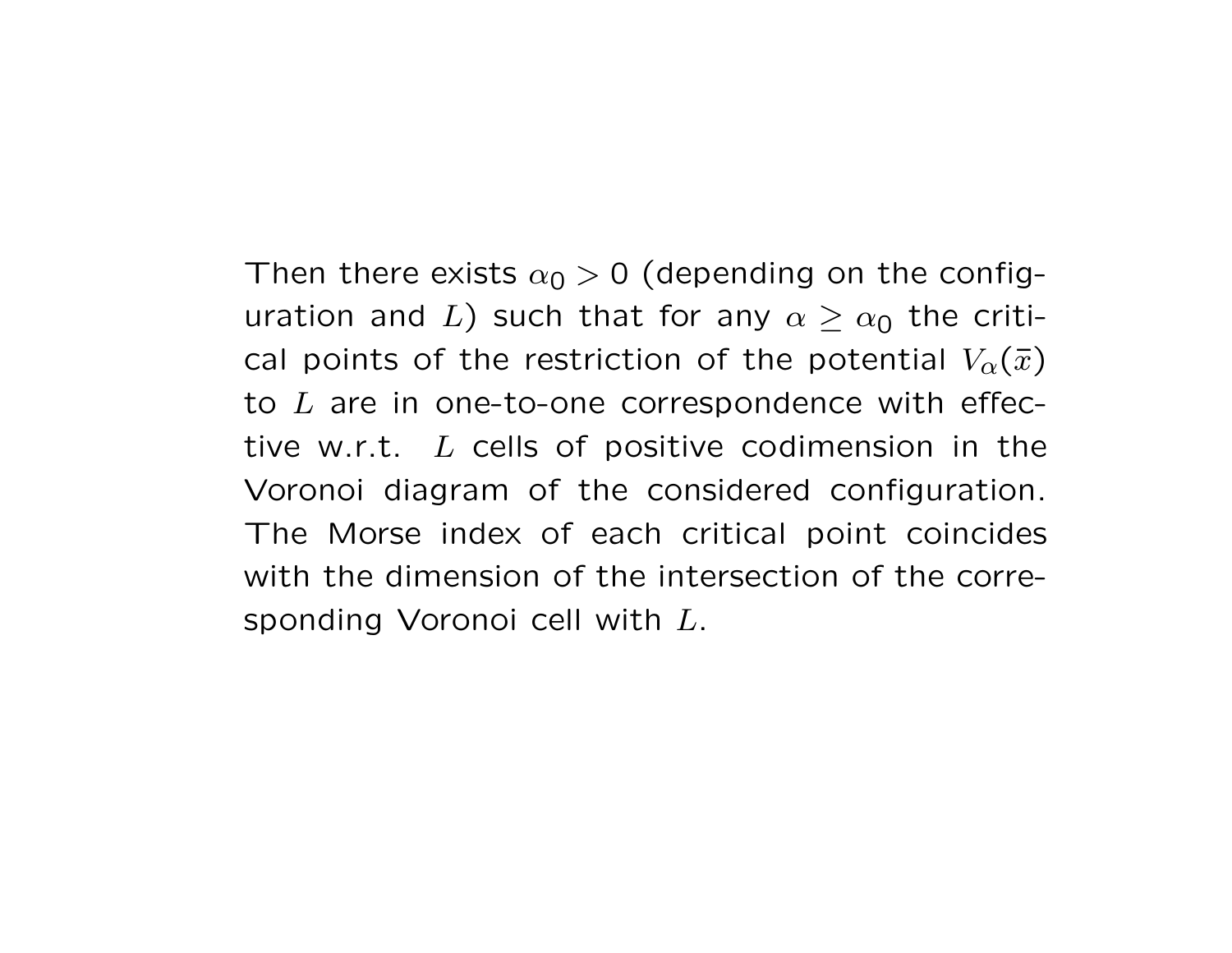Conjecture.

a) For any generic configuration of point charges of the same sign and any  $\alpha \geq \frac{1}{2}$  one has

$$
a^j_\alpha \leq \sharp^j,\tag{4}
$$

where  $a_{\alpha}^{j}$  is the number of the critical points of index  $j$  of the potential  $V_\alpha(\bar{x})$  and  $\sharp^j$  is the number of all effective Voronoi cells of dimension  $j$  in the Voronoi diagram of the considered configuration.

b) For any affine subspace  $L$  generically intersecting the Voronoi diagram of <sup>a</sup> given configuration of point charges of the same sign one has

$$
a_{\alpha,L}^j \le \sharp_L^j,\tag{5}
$$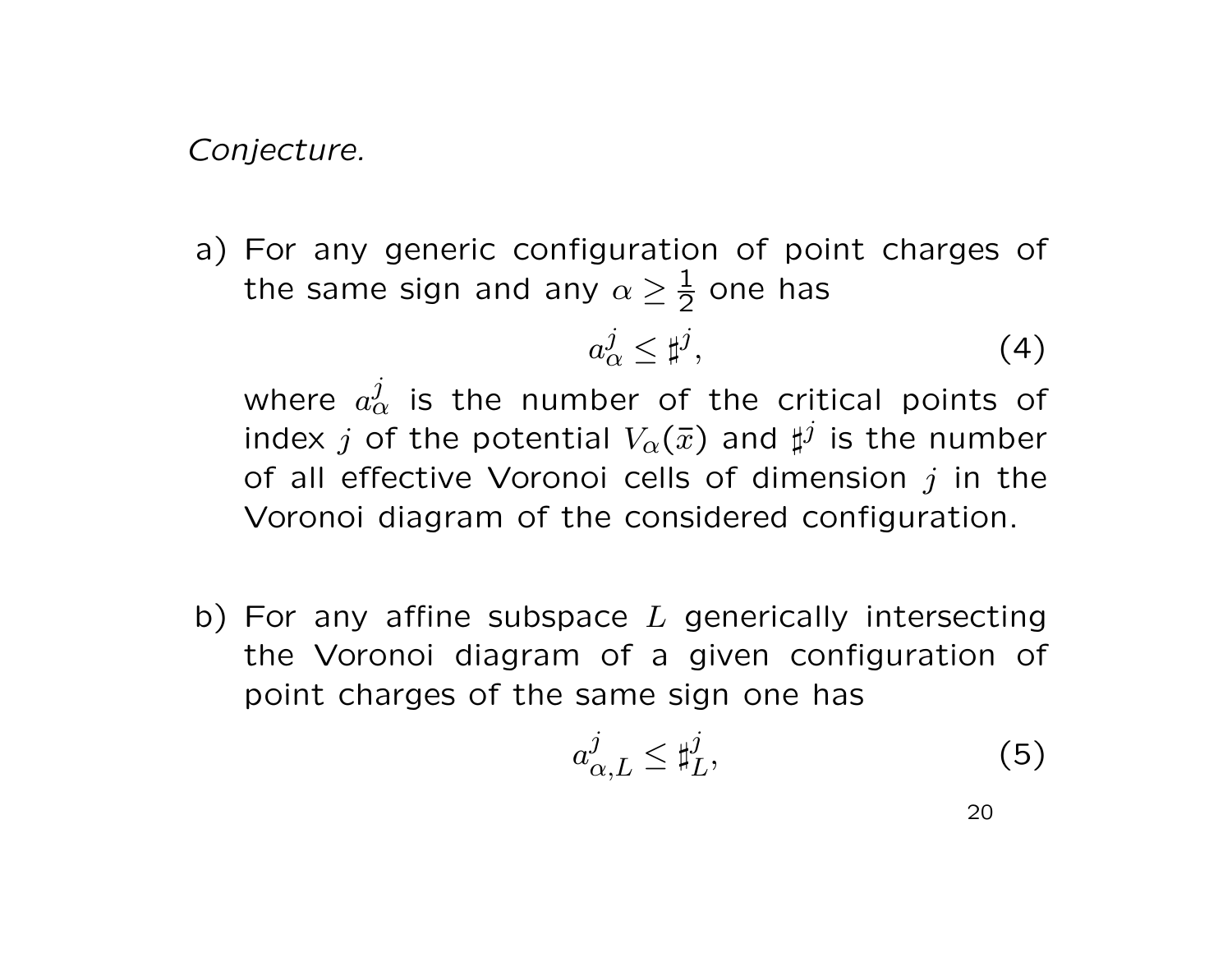where  $a_{\alpha,L}^j$  is the number of the critical points of index  $j$  of the potential  $V_\alpha(\bar{x})$  restricted to  $L$  and  $\sharp_L^j$ is the number of all Voronoi cells with  $\mathsf{dim}(S \cap L) =$  $j$  effective w.r.t  $L$  in the Voronoi diagram of the considered configuration.

We will refer to the inequality  $(4)$  resp.  $(5)$  as Maxwell resp. relative Maxwell inequality.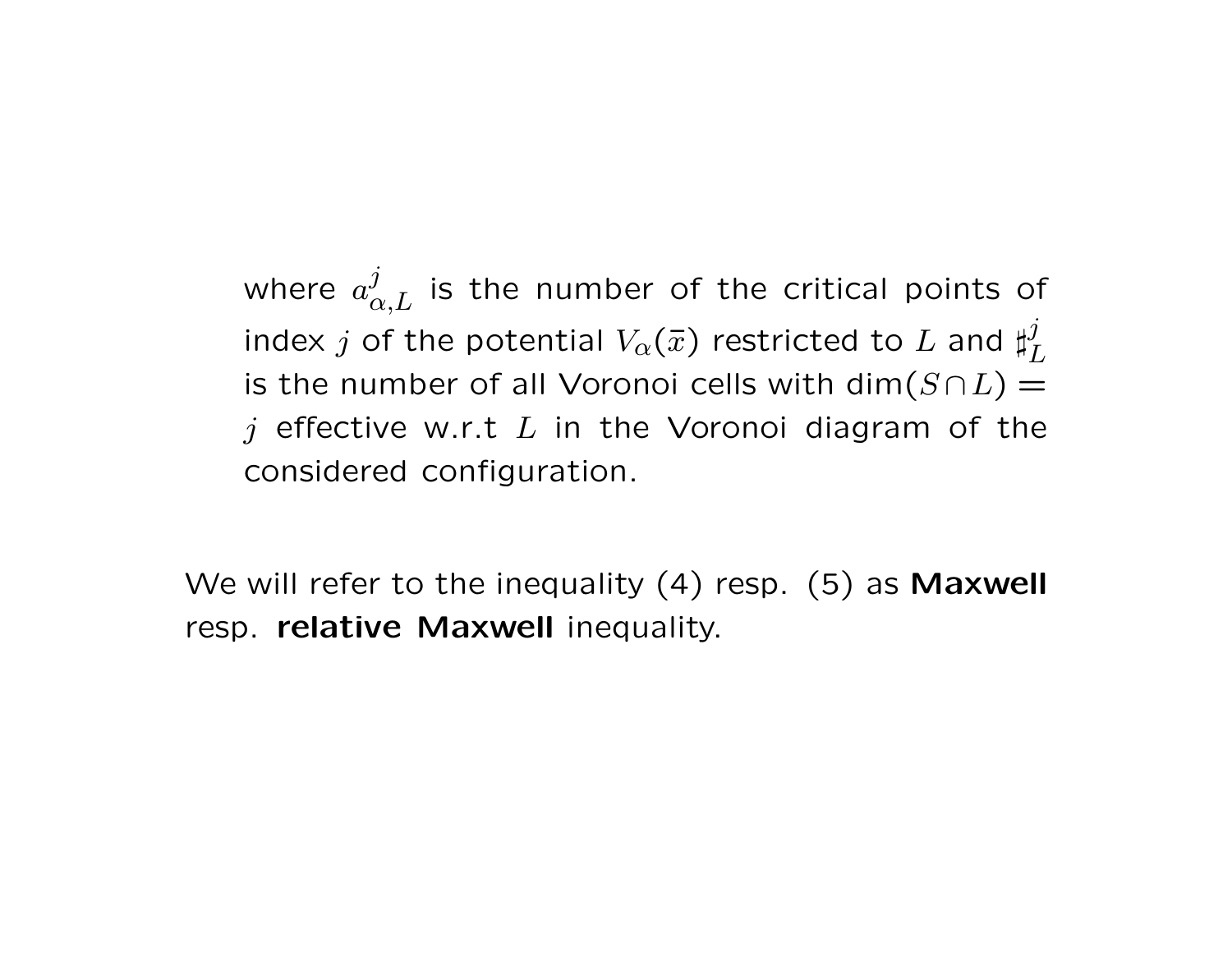Remark. Theorem above and Conjecture were inspired by two observations. On one hand, one can compute the limit of <sup>a</sup> properly normalized potential  $V_\alpha(\bar{x})$  when  $\alpha \to \infty$ . Namely, one can easily show that

$$
\lim_{\alpha \to \infty} V_{\alpha}^{-\frac{1}{\alpha}}(\overline{x}) = V_{\infty}(\overline{x}) = \min_{i=1,\dots,l} \rho_i(\overline{x}).
$$



This limiting function is only piecewise smooth. However, one can still define critical points of  $V_{\infty}(\bar{x})$  and 21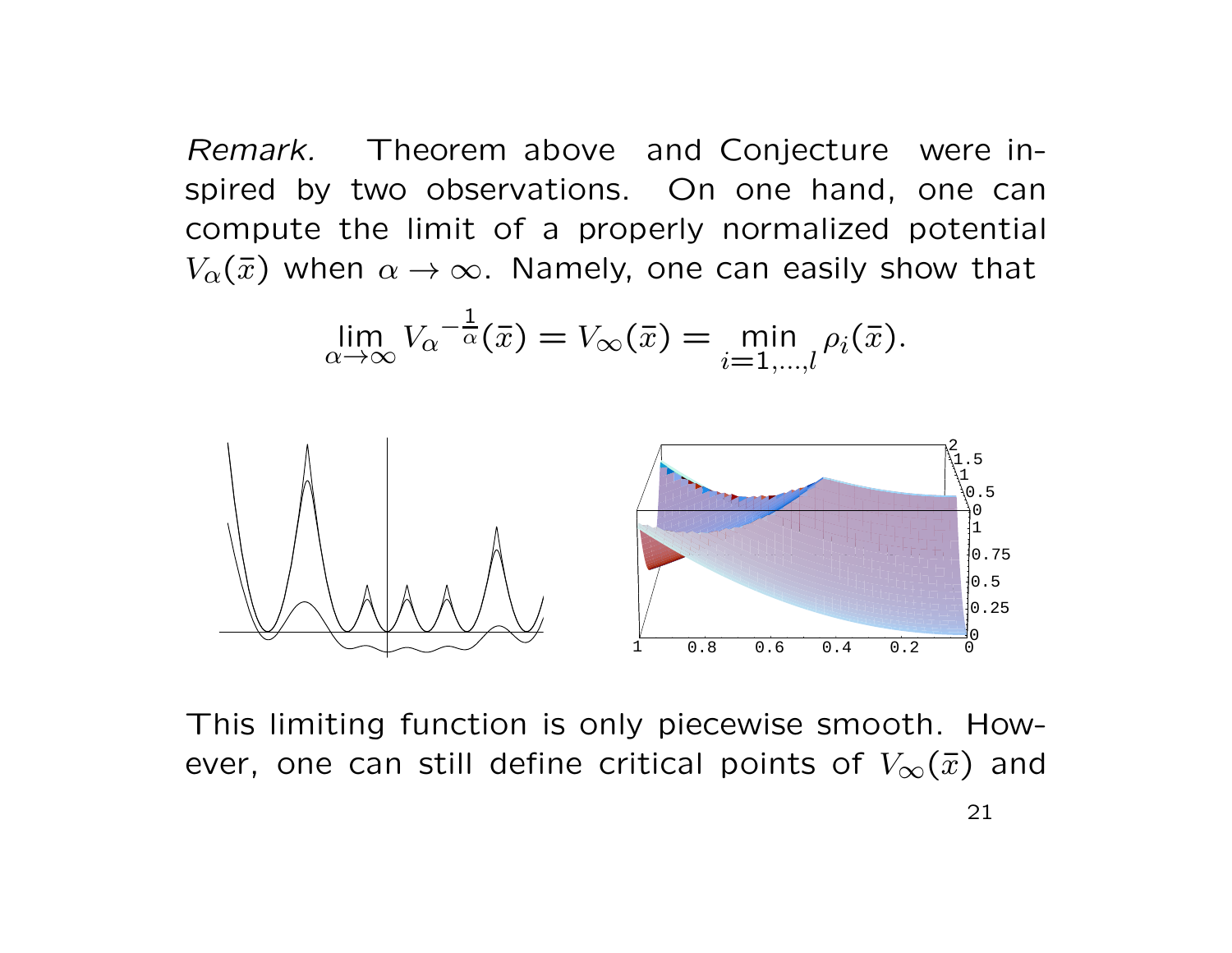their Morse indices. Moreover, it turns out that for generic configurations every critical point of  $V_\infty(\bar x)$  lies on <sup>a</sup> separate effective cell of the Voronoi diagram whose dimension equals the Morse index of that critical point. Our main Theorem above claims that for sufficiently large  $\alpha$  the situation is the same, except that the critical point does not lie exactly on the corresponding Voronoi cell (in fact, it lies on  $O(\alpha^{-1})$  distance from this Voronoi cell. On the other hand, computer experiments show that the largest number of critical points (if one fixes the positions and values of charges) occurs when  $\alpha \to \infty$ .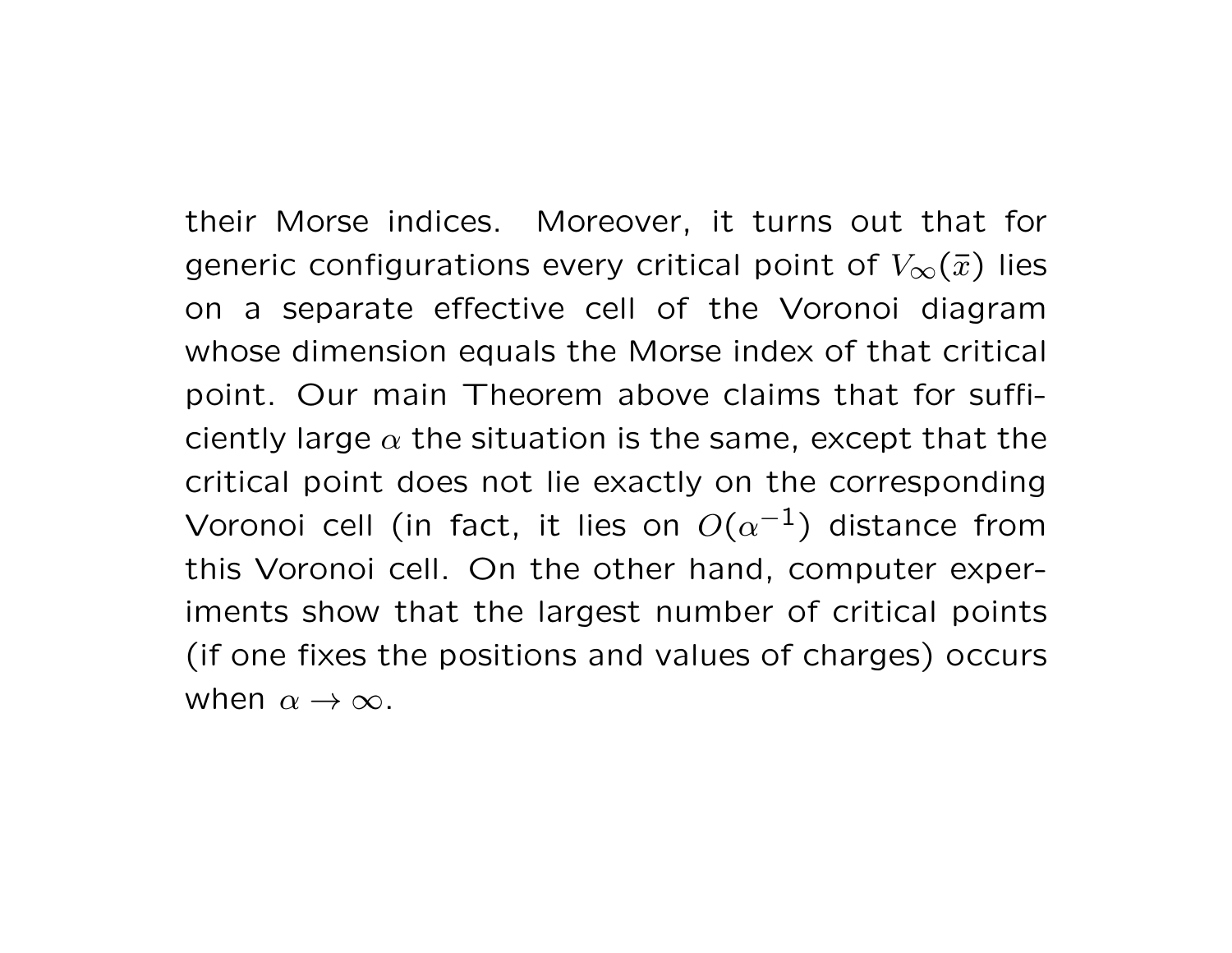Even the special case of the conjecture when  $L$  is onedimensional is of interest and still open. Its slightly stronger version supported by extensive numerical evidence can be reformulated as follows.

*Conjecture.* Consider an *l*-tuple of points  $(x_1,y_1),\ldots,(x_l,y_l)$ in  $\mathbb{R}^2$ . Then for any values of charges  $(\zeta_1,\ldots,\zeta_l)$  the function  $V_{\alpha}^{*}(x)$  in (one real) variable  $x$  giv  $\mathcal{C}^*_{\alpha}(x)$  in (one real) variable  $x$  given by

$$
V_{\alpha}^{*}(x) = \sum_{i=1}^{l} \frac{\zeta_{i}}{((x - x_{i})^{2} + y_{i}^{2})^{\alpha}}
$$
(6)

has at most (2l−1) real critical points, assuming  $\alpha \geq \frac{1}{2}$ 2.

*Remark.* In the simplest possible case  $\alpha = 1$  conjecture is equivalent to showing that real polynomials of degree  $(4l-3)$  of a certain form have at most  $(2l-1)$  real zeros.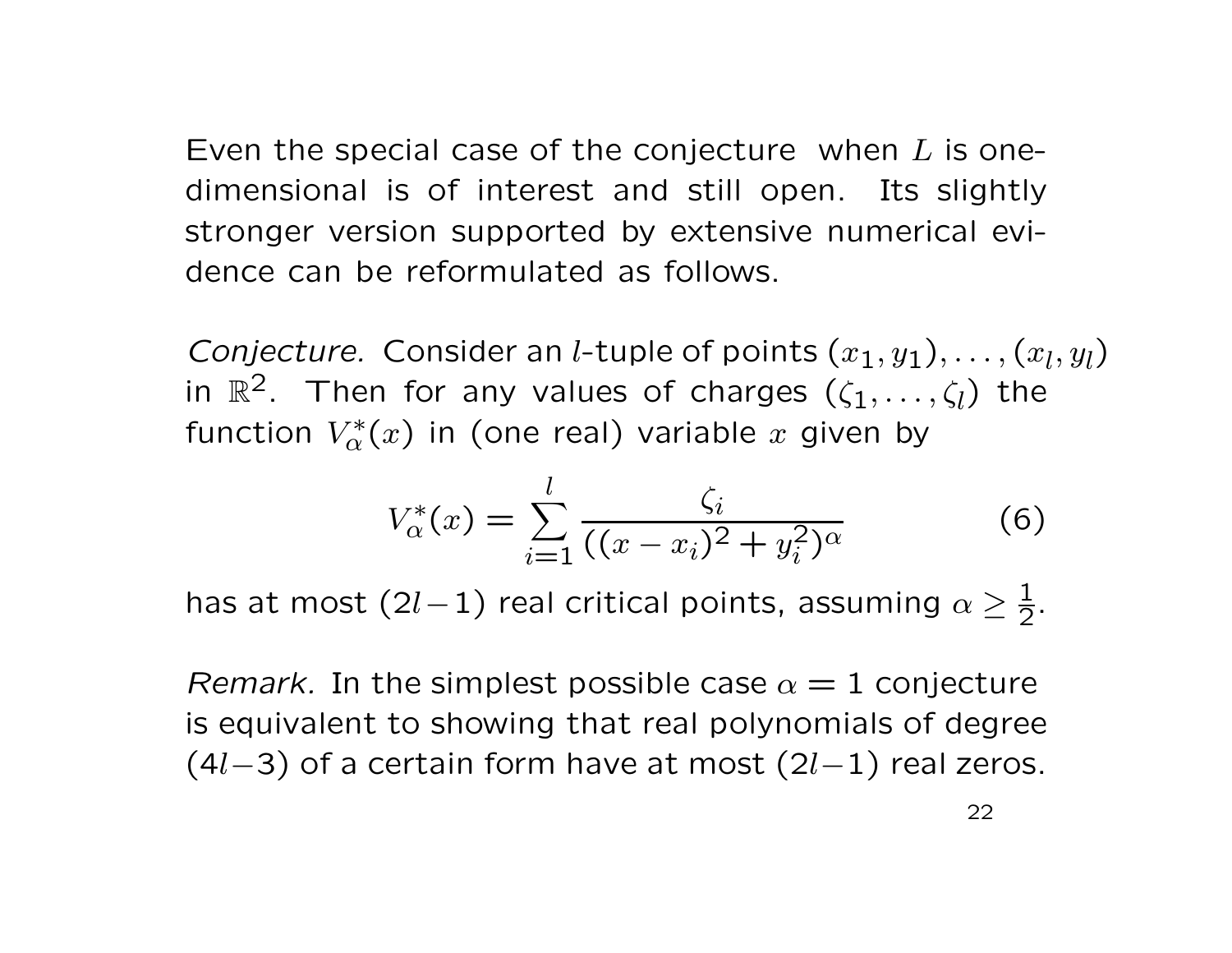## Complexity of Voronoi diagram and Maxwell's conjecture

In the classical planar case one can show that the total number of cells of positive codimension of the Voronoi diagram of any  $l$  sites on the plane is at most  $5l-11$ and this bound is exact.

Since  $(l-1)^2$  is larger than the conjectural exact upper bound 5 $l-11$  for all  $l>5$  and coincides with 5 $l-11$ for  $l = 3, 4$ , we conclude that Conjecture implies a stronger form of Maxwell's conjecture for any l positive charges on the plane and any  $\alpha\geq\frac{1}{2}$ 2.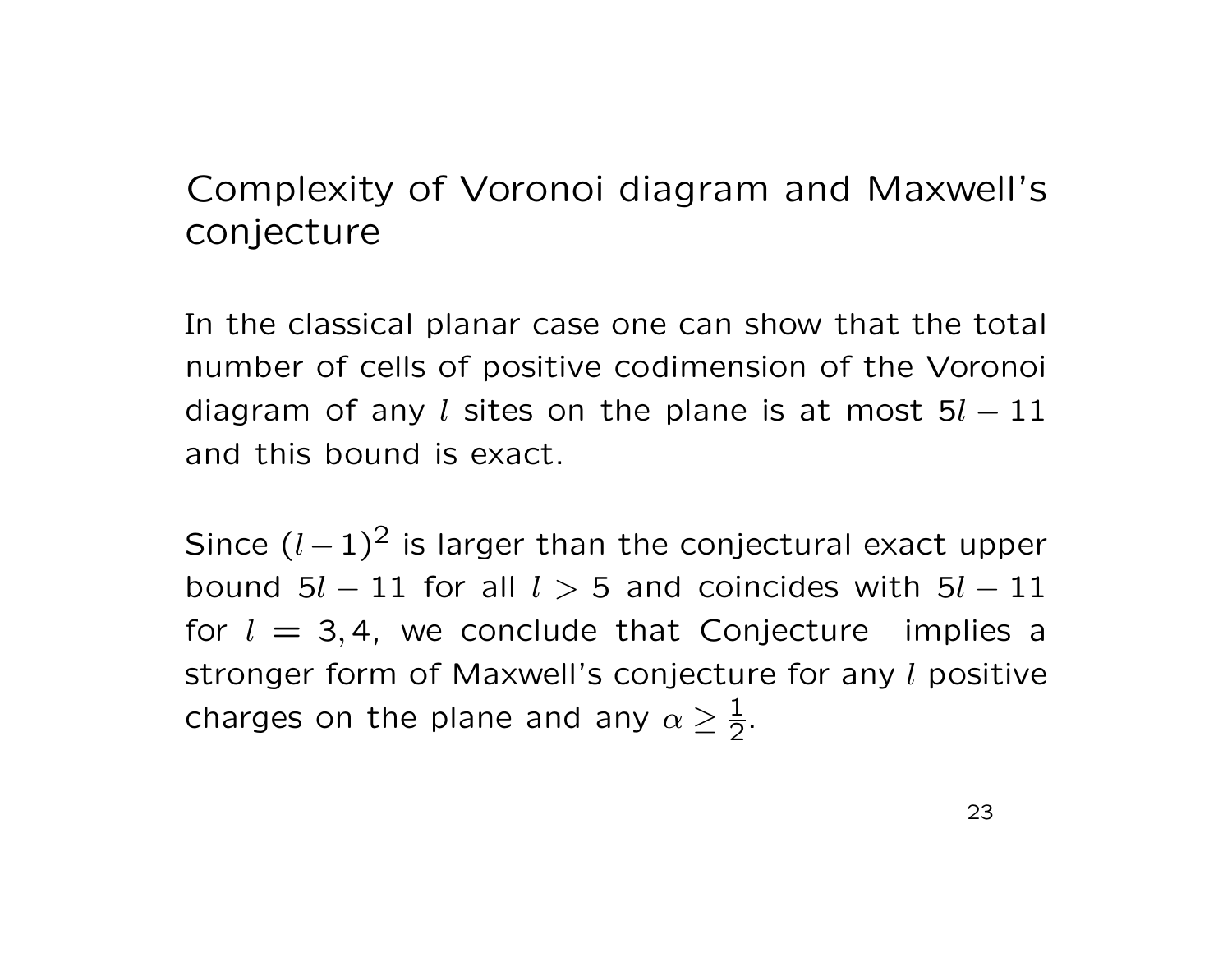For  $n > 2$  the worst-case complexity  $\Gamma(l,n)$  of the classical Voronoi diagram of an <sup>l</sup>-tuple of points in  $\mathbb{R}^n$  is  $\Theta(l^{[n/2+1]})$ . Namely, there exist positive constants  $A < B$  such that  $Al^{[n/2+1]} < \Gamma(l,n) < Bl^{[n/2+1]}.$ Moreover, the Upper Bound Conjecture of the convex polytopes theory proved by McMullen implies that the number of Voronoi cells of dimension  $k$  of a Voronoi diagram of  $l$  charges in  $\mathbb{R}^n$  does not exceed the number of  $(n-k)$ -dimensional faces in the  $(n+1)$ -dimensional cyclic polytope with  $l$  vertices. This bound is exact, i.e. is achieved for some configurations.

In  $\mathbb{R}^3$  this means that the number of 0-dimensional Voronoi cells of the Voronoi diagram of  $l$  points is at mostt  $\frac{l(l-3)}{2}$  $\frac{1}{2}$ , the number of 1-dimensional Voronoi cells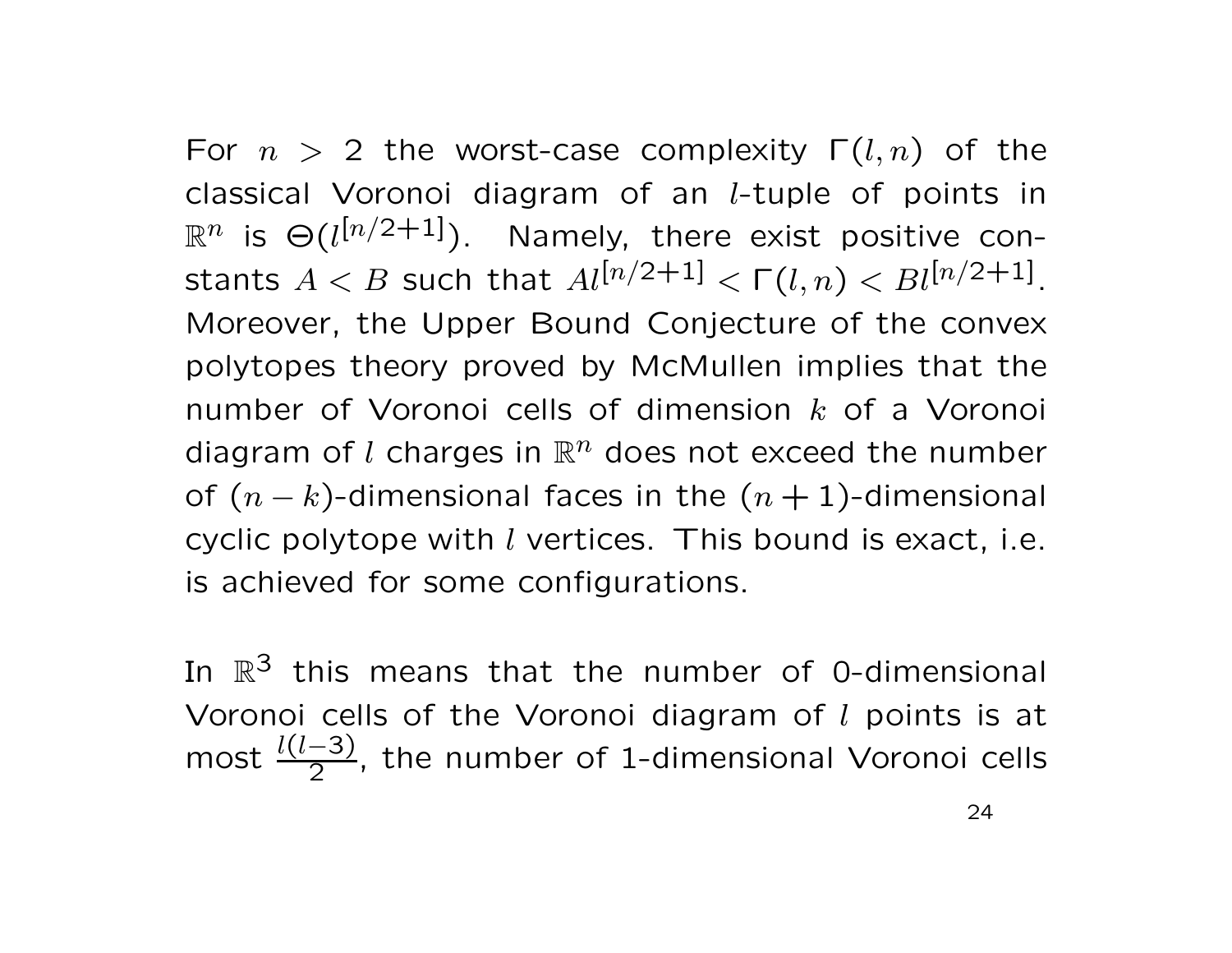is at most  $l(l-3)$ , and the number of 2-dimensional Voronoi cells is at most  $\frac{l(l-1)}{2}$ .

We were unable to find <sup>a</sup> similar result about the number of effective cells of Voronoi diagram. However, already for <sup>a</sup> regular tetrahedron the number of effective cells is 11, which is greater than the Maxwell's bound 9. Thus <sup>a</sup> stronger version of Maxwell's conjecture in  $\mathbb{R}^3$  fails: the number of critical points of  $V_\alpha$  could be bigger than  $(l-1)^2$  for  $\alpha$  sufficiently large.

However Maxwell's original conjecture miraculously agrees with the Maxwell inequalities (4) and we obtain the following conditional statement.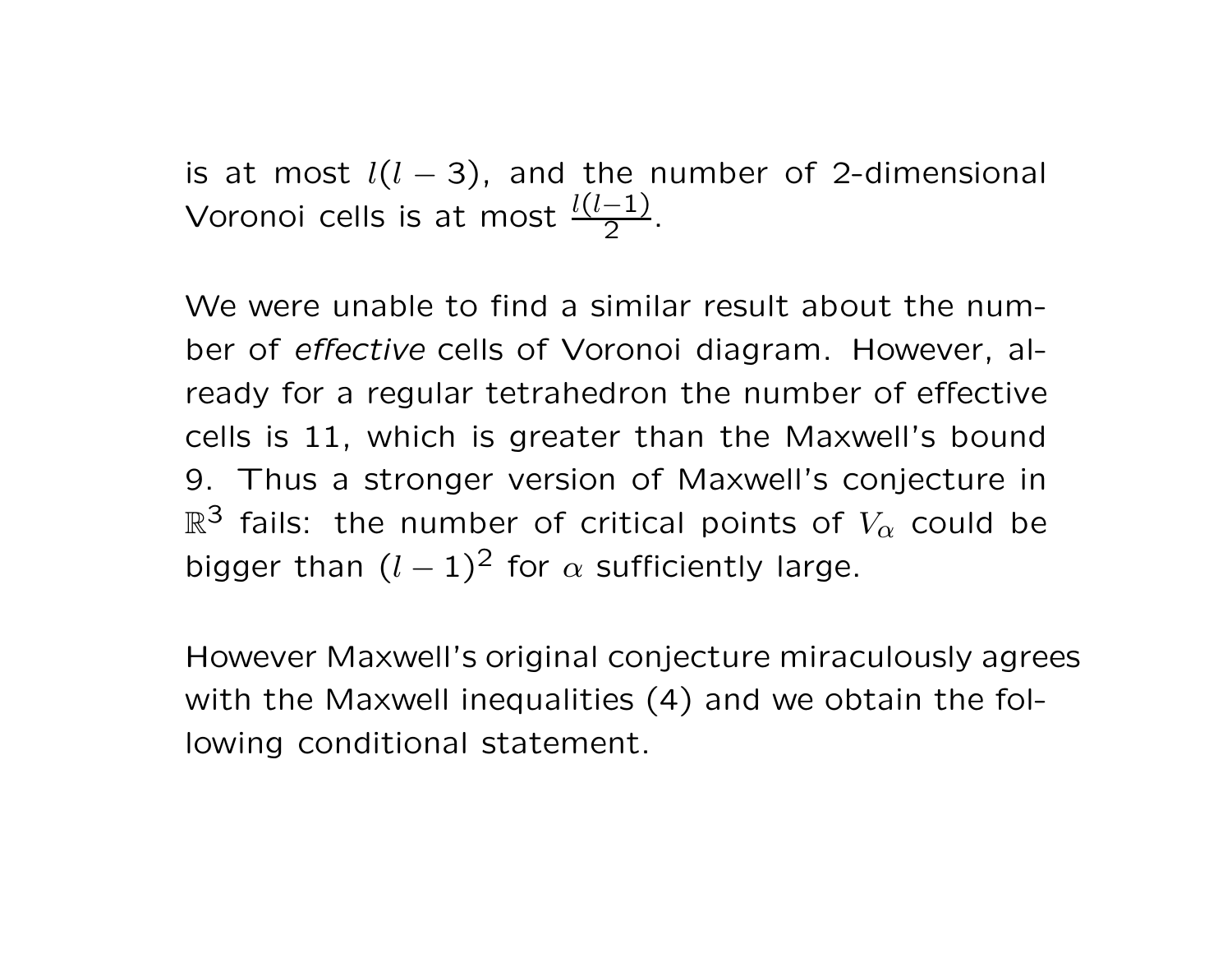Theorem. The main Conjecture implies the validity of the original Maxwell's conjecture for any configuration of positive charges in  $\mathbb{R}^3$  in the standard 3-dimensional Newton potential, i.e.  $\alpha = \frac{1}{2}$ .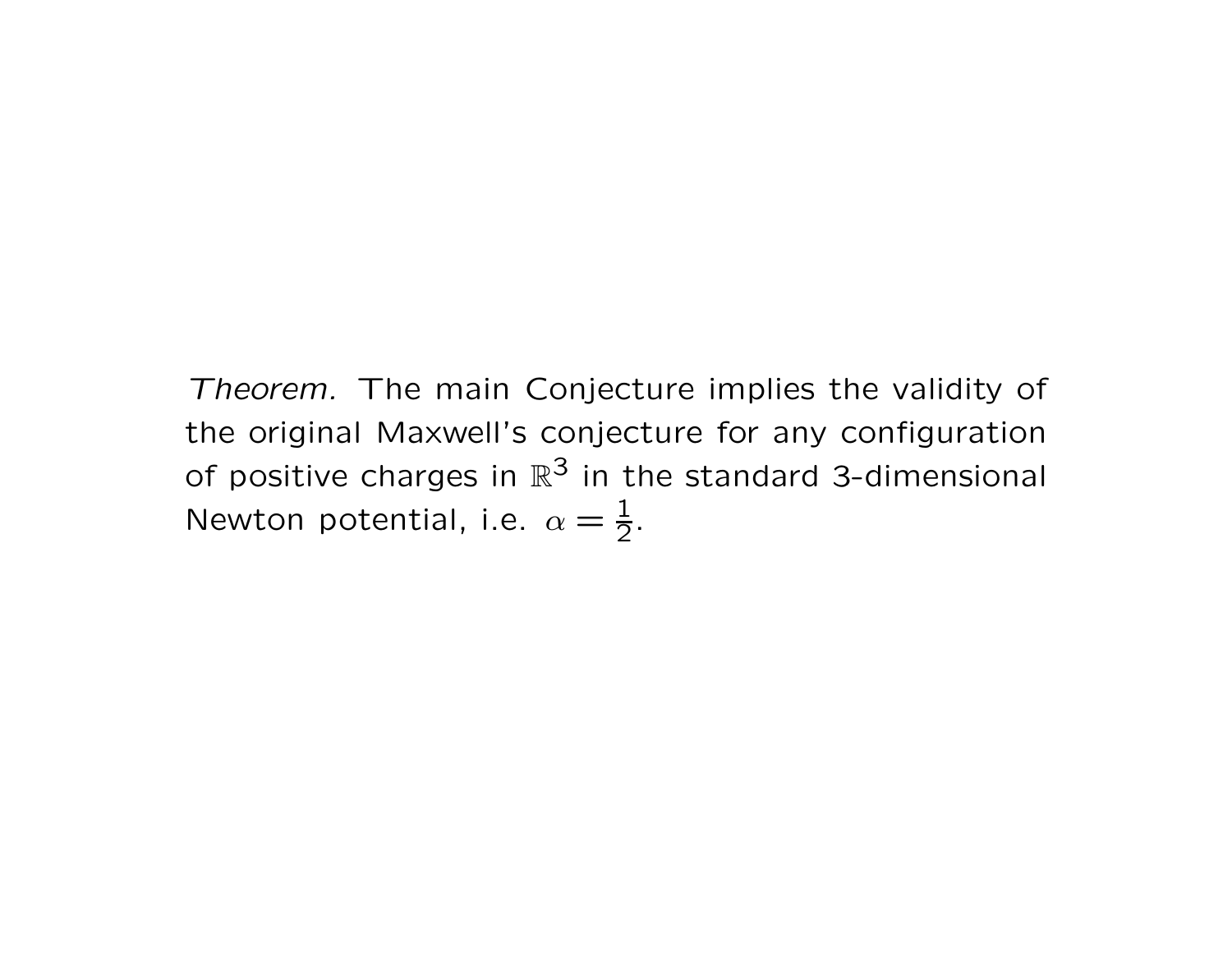#### Remarks and problems

Remark 1. What happens in the case of charges of different signs? Note that in <sup>a</sup> Voronoi cell of highest dimension corresponding to <sup>a</sup> negative charge the potential of this charge outweighs potentials of all other charges for large  $\alpha$ , and  $|V_\alpha|^{-1/\alpha}$  converges uniformly on compact subsets of this cell to  $V_{\infty}(\bar{x})$ . Therefore it seems that the function defined on the union of Voronoi cells of highest dimension as

$$
\tilde{V}_{\infty}(\bar{x}) = \text{sign}\,\zeta_i \cdot \rho_i(x), \quad \text{if} \quad \rho_i(x) = \min_j \rho_j(x)
$$

is responsible for the critical points of  $V_\alpha$  as  $\alpha \to \infty$ .

Remark 2. Conjecturally the number of critical points of  $V_\alpha(\bar{x})$  is bounded from above by the number of effective Voronoi cells in the corresponding Voronoi diagram.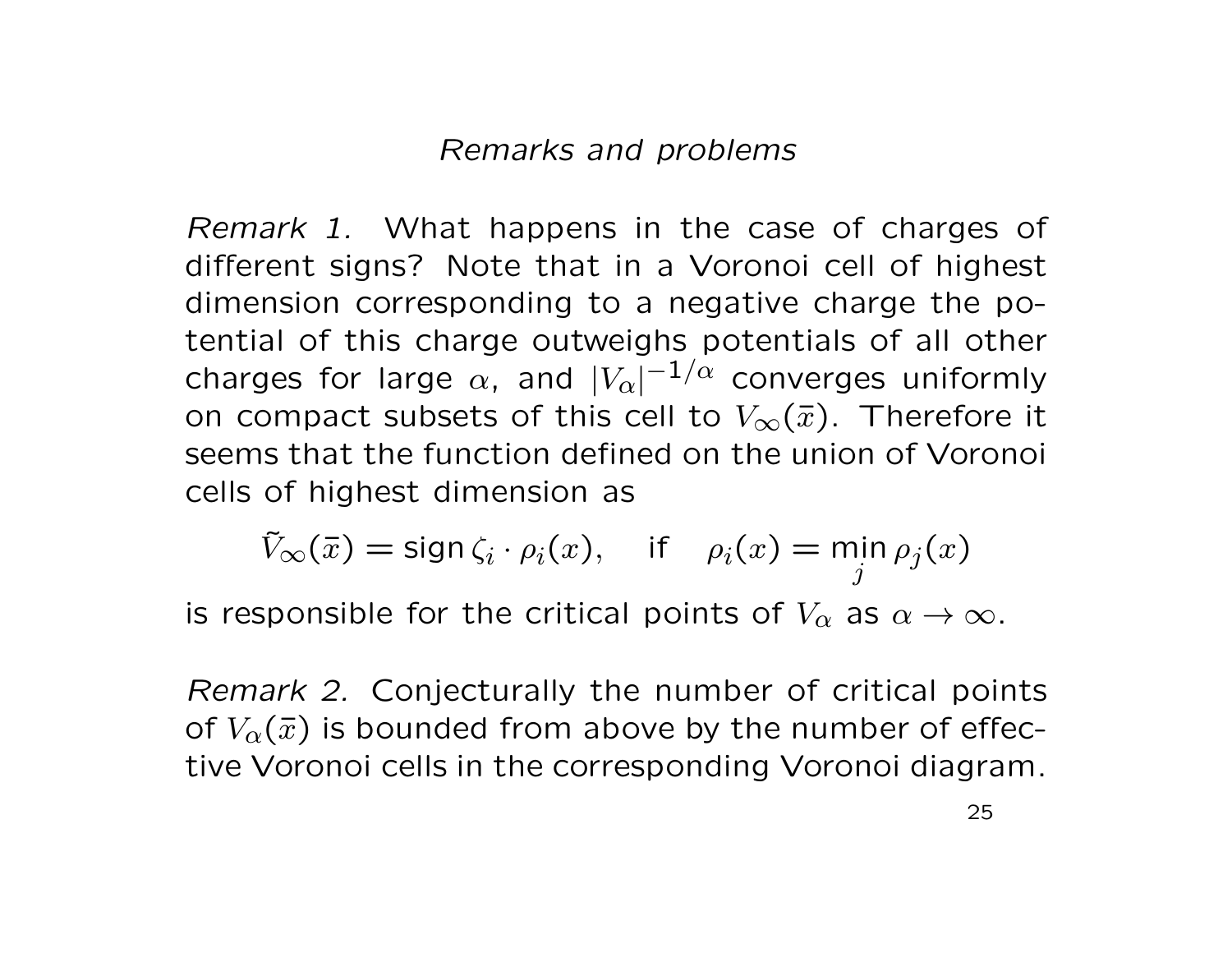The number of all Voronoi cells in Voronoi diagrams in  $\mathbb{R}^n$  with  $l$  sites has a nice upper bound. What is the upper bound for the number of effective Voronoi cells? Is it the same as for all Voronoi cells?

Remark 3. The initial hope in settling Conjecture was related to the fact that in our numerical experiments for <sup>a</sup> fixed configuration of charges the number of critical points of  $V_\alpha(\bar{x})$  was a **nondecreasing** function of  $\alpha$ . Unfortunately this monotonicity turned out to be wrong in the most general formulation: the number of critical points of <sup>a</sup> restriction of <sup>a</sup> potential to <sup>a</sup> line is not <sup>a</sup> monotonic function of  $\alpha.$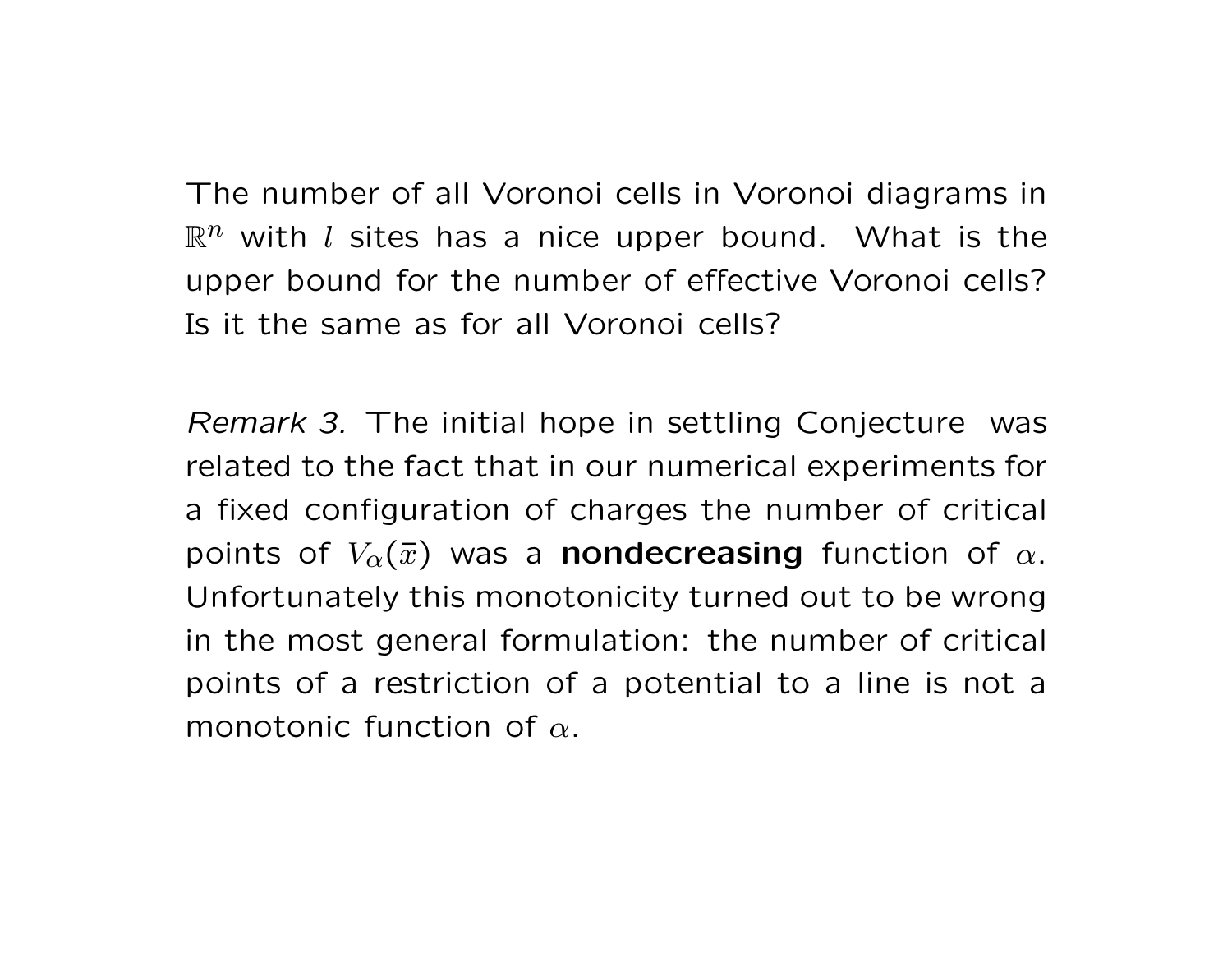#### Example.

The potential  $V_{\alpha}(x) = [(x+30)^2 + 25]^{-\alpha} + [(x+20)^2 +$ 49]<sup>−α</sup>+ [(x+2)<sup>2</sup> + 144]<sup>−α</sup> + [(x − 49]<sup>−α</sup>+ [( $x$  + 2)<sup>2</sup> + 144]<sup>−α</sup> + [( $x$  − 20)<sup>2</sup> + 49]<sup>−α</sup> + [( $x$  −<br>30)<sup>2</sup> + 25]<sup>−α</sup> has three critical points for  $\alpha=$  0.1, seven  $\alpha$  has three critical points for  $\alpha = 0.1$ , seven critical points for  $\alpha = 0.2$ , again three critical points for  $\alpha$  = 0.3, and again seven critical points as  $\alpha$  = 1.64, and nine critical points for  $\alpha \geq 1.7$ .

Existence of such an example for the potential itself (and not of its restriction) is unknown.

## THANK YOU FOR YOUR ATTENTION!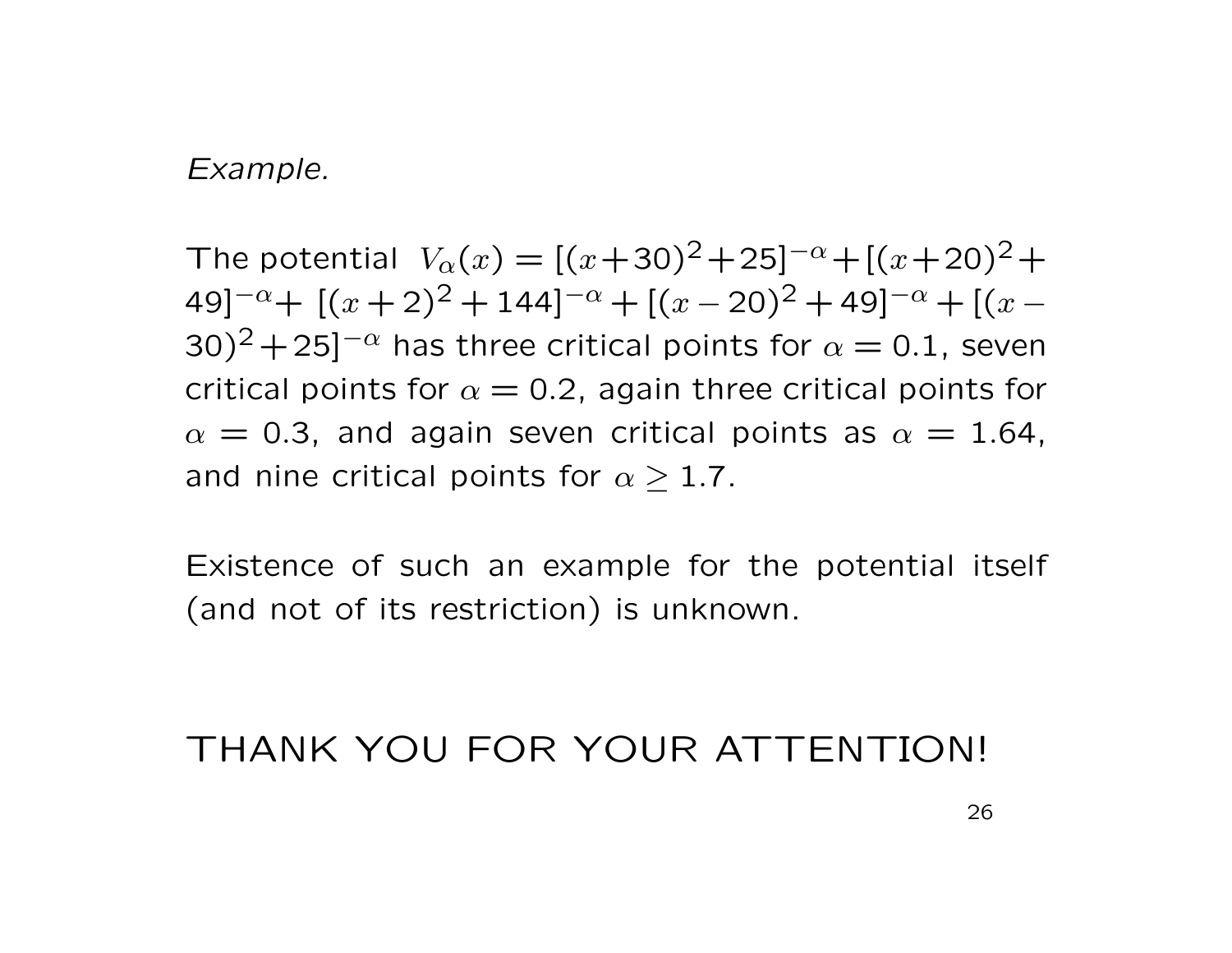## James C. Maxwell on points of equilibrium

In his monumental Treatise [Max] Maxwell has foreseen the development of several mathematical disciplines. In the passage which we have the pleasure to present to the readers his arguments are that of Morse theory developed at least <sup>50</sup> years later. He uses the notions of periphractic number, or, degree of periphraxy which is the rank of  $H_2$  of a domain in  $\mathbb{R}^3$  defined as the number of interior surfaces bounding the domain and the notion of cyclomatic number, or, degree of cyclosis which is the rank  $H_1$  of a domain in  $\mathbb{R}^3$  defined as the number of cycles in a curve obtained by a homotopy retraction of the domain (none of these notions rigorously existed then). (For definitions of these notions see [Max], section 18.) Then he actually proves Theorem <sup>1</sup> usually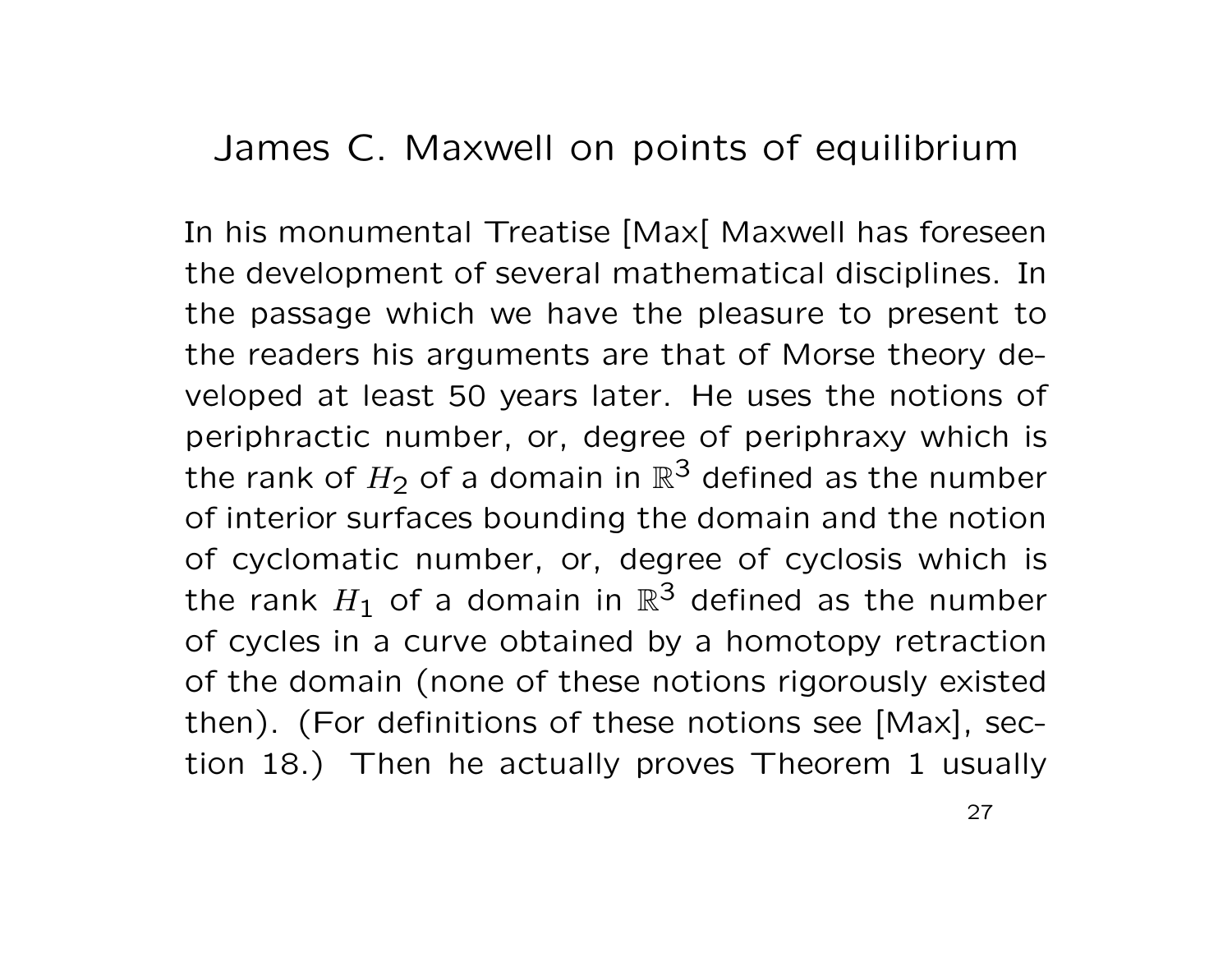attributed to M. Morse. Finally in Section [113] he makes the following claim.

" To determine the number of the points and lines of equilibrium, let us consider the surface or surfaces for which the potential is equal to  $C$ , a given quantity. Let us call the regions in which the potential is less than  $C$  the negative regions, and those in which it is greater than  $C$  the positive regions. Let  $V_0$  be the lowest and  $V_1$  the highest potential existing in the electric field. If we make  $C=V_0$  the negative region will include only one point or conductor of the lowest potential, and this is necessarily charged negatively. The positive region consists of the rest of the space, and since it surrounds the negative region it is periphractic.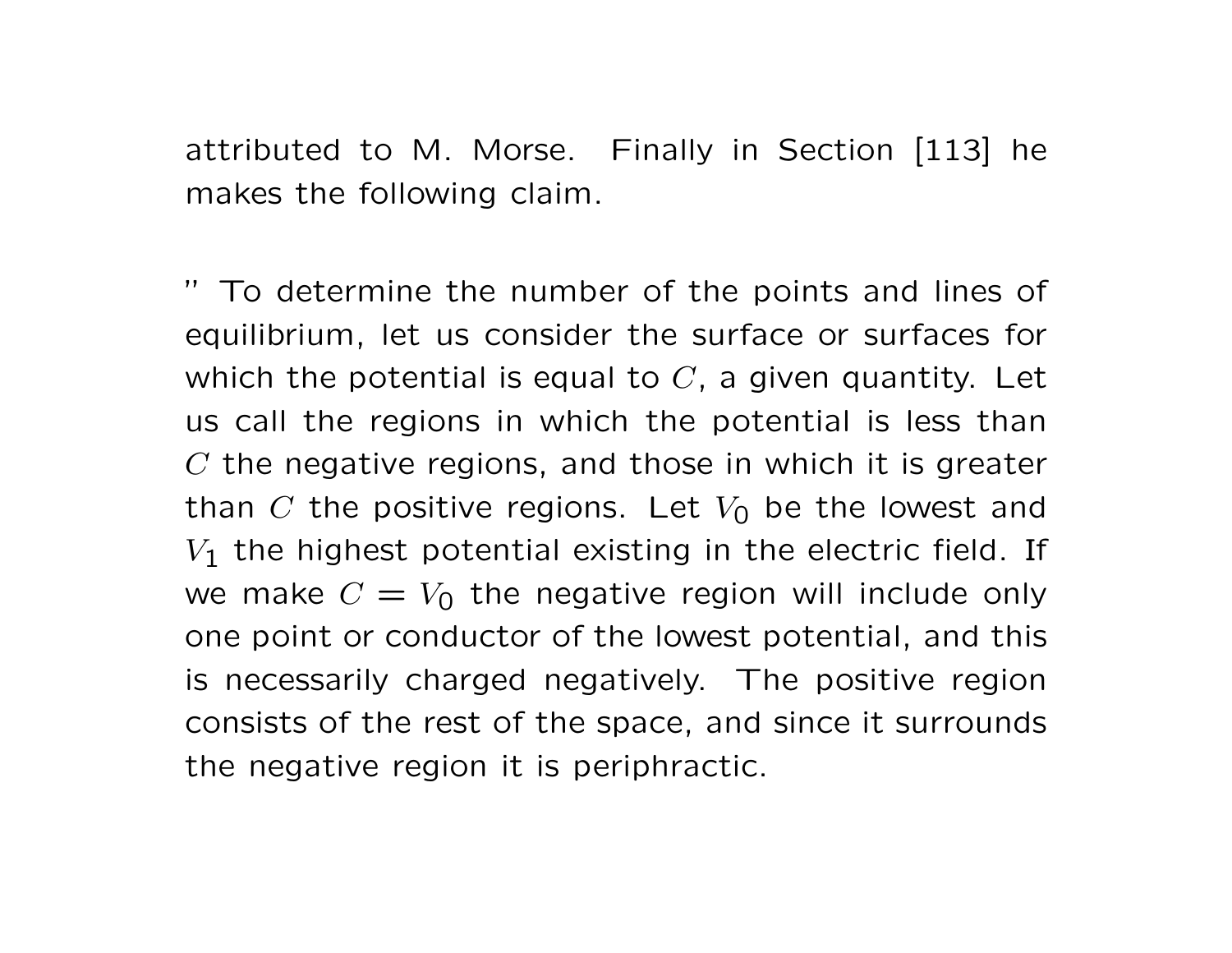If we now increase the value of  $C$ , the negative region will expand, and new negative regions will be formed round negatively charged bodies. For every negative region thus formed the surrounding positive region acquires one degree of periphraxy.

As the different negative regions expand, two or more of them may meet at a point or a line. If  $n+1$  negative regions meet, the positive region loses  $n$  degrees of periphraxy, and the point or the line in which they meet is a point or line of equilibrium of the  $n$ th degree.

When  $C$  becomes equal to  $V_1$  the positive region is reduced to the point or the conductor of highest potential, and has therefore lost all its periphraxy. Hence,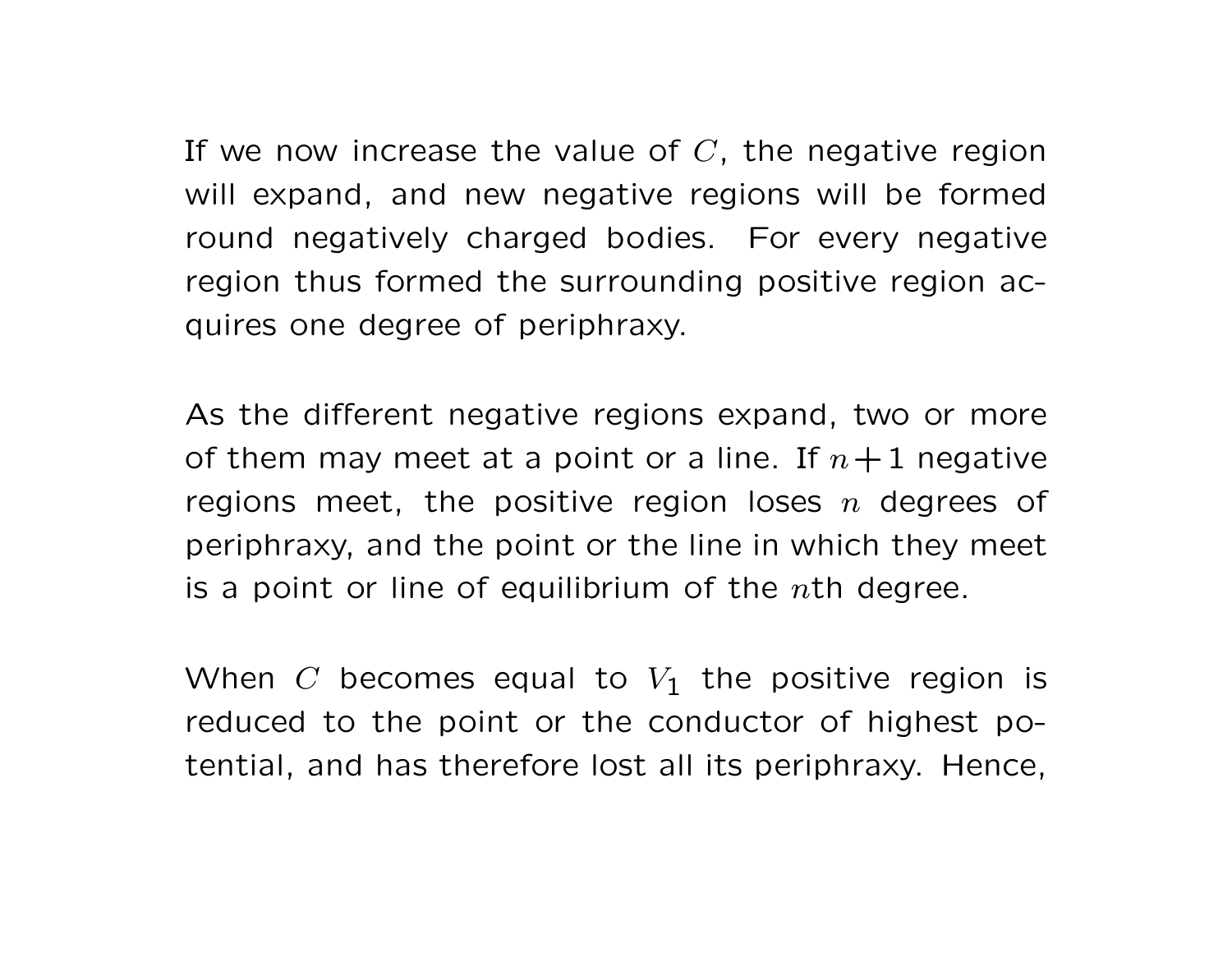if each point or line of equilibrium counts for one, two, or  $n$ , according to its degree, the number so made up by the points or lines now considered will be less by one than the number of negatively charged bodies.

There are other points or lines of equilibrium which occur where the positive regions become separated from each other, and the negative region acquires periphraxy. The number of these, reckoned according to their degrees, is less by one than the number of positively charged bodies.

If we call <sup>a</sup> point or line of equilibrium positive when it is the meeting place of two or more positive regions, and negative when the regions which unite there are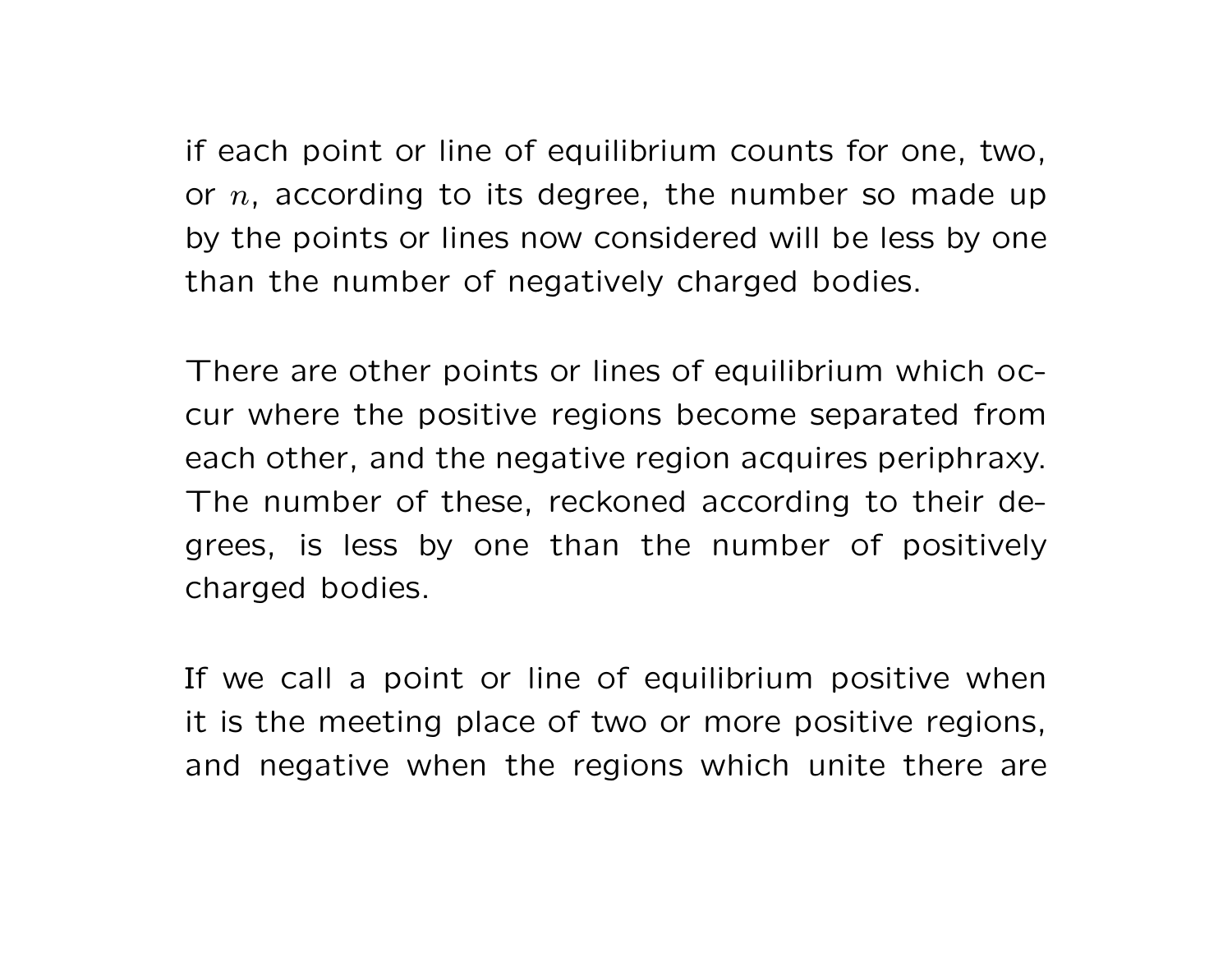negative, then, if there are  $p$  bodies positively and  $n$  bodies negatively charged, the sum of the degrees of the positive points and lines of equilibrium will be  $p-\,$  $\frac{1}{\cdot}$ and that of the negative ones  $n-\,$  $-1$ . The surface which surrounds the electrical system at an infinite distance from it is to be reckoned as <sup>a</sup> body whose charge is equal and opposite to the sum of the charges of the system.

But, besides this definite number of points and lines of equilibrium arising from the junction of different regions, there may be others, of which we can only affirm that their number must be even. For if, as any one of the negative regions expands, it becomes <sup>a</sup> cyclic region, and it may acquire, by repeatedly meeting itself,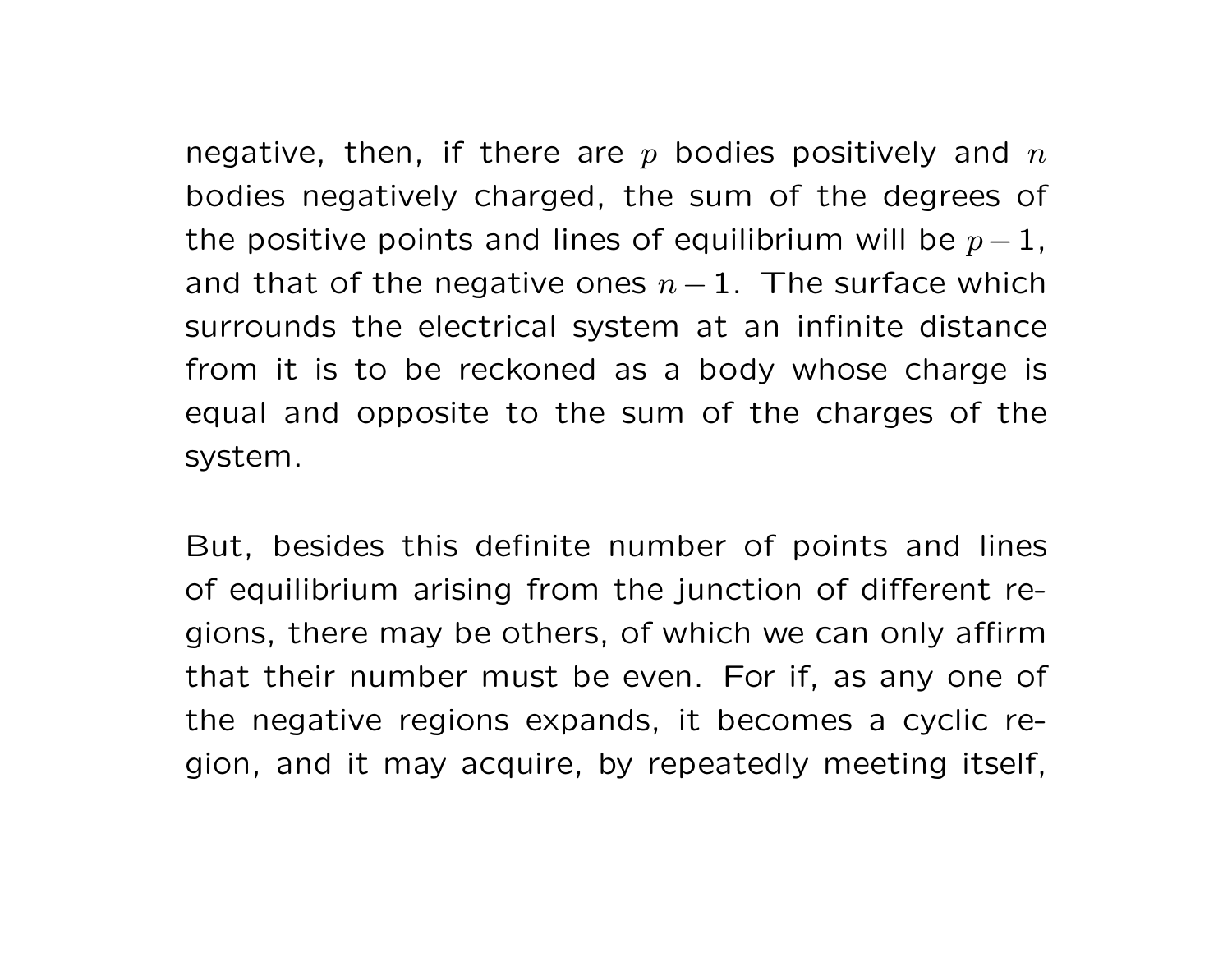any number of degrees of cyclosis, each of which corresponds to the point or line of equilibrium at which the cyclosis was established. As the negative region continues to expand till it fills all space, it loses every degree of cyclosis it has acquired, <sup>a</sup> becomes at last acyclic. Hence there is <sup>a</sup> set of points or lines of equilibrium at which cyclosis is lost, and these are equal in number of degrees to those at which it is acquired.

If the form of the charged bodies or conductors is arbitrary, we can only assert that the number of these additional points or lines is even, but if they are charged points or spherical conductors, the number arising in this way cannot exceed ( $n-\frac{1}{2}$  $-1)(n -$  2) where  $n$  is the number of bodies\*.